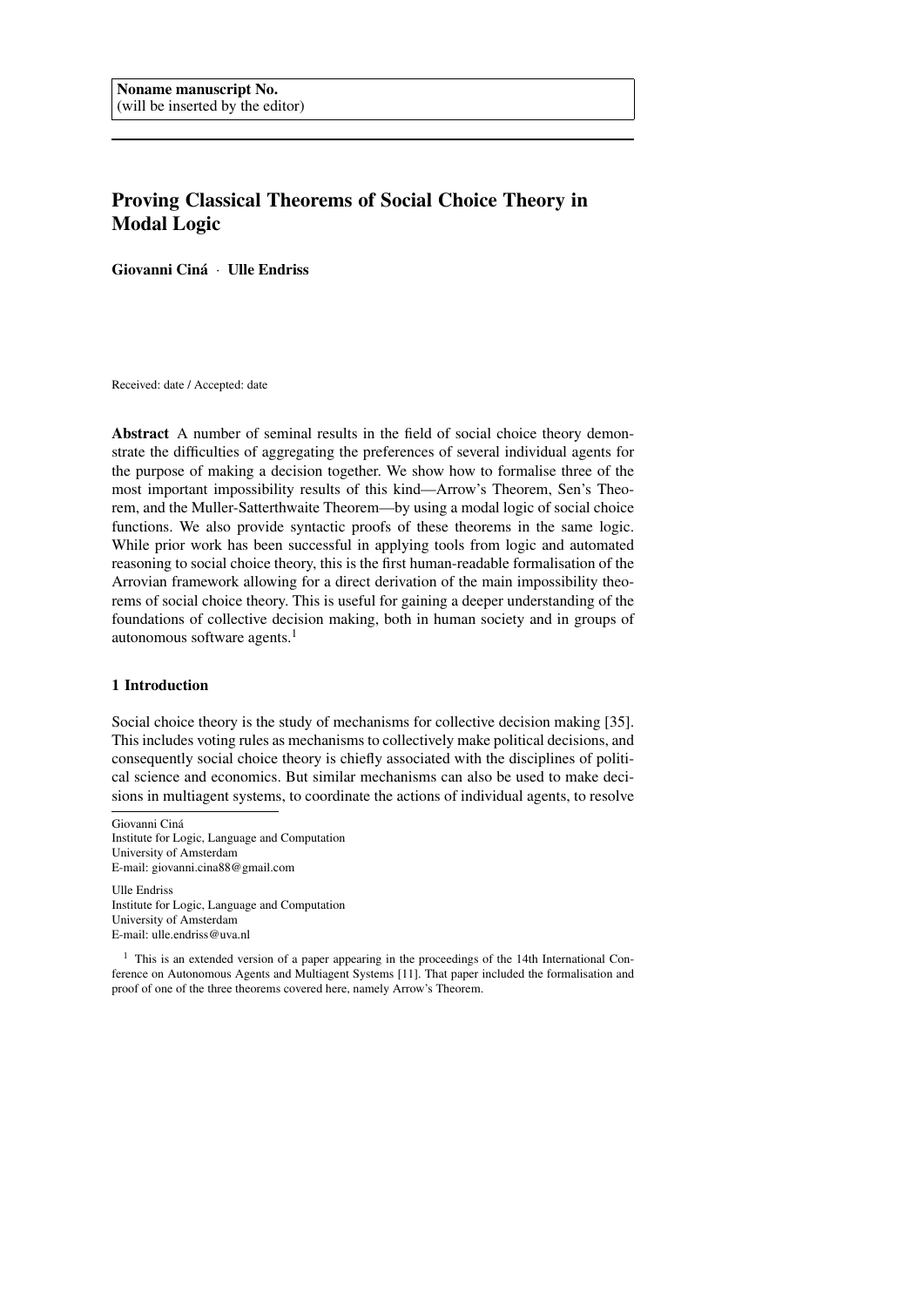conflicts between them, and to bundle their information and expertise [8]. Closely related applications of social choice theory in computer science furthermore include recommender systems [29], Internet search engines [2], and crowdsourcing [21].

This widening of the scope of social choice theory has renewed interest in the formal foundations of the field. As we are designing ever more specialised social choice mechanisms for novel types of tasks, better tools to analyse the formal properties of these mechanisms are needed. Specifically, there is now a growing literature on the formal verification of social choice mechanisms by means of logical modelling and the use of techniques from automated reasoning  $[1, 5, 9, 12, 13, 16, 24, 34, 37, 38]$ . (We will review some of the contributions to this field in Section 6.)

An obvious yardstick against which to measure different approaches to the formalisation of social choice frameworks is Arrow's Theorem [3], *the* seminal result in the field, which shows that it is impossible to design preference aggregation mechanisms for three or more alternatives that are Pareto efficient and for which the relative ranking of two alternatives is based only on the rankings for the same two alternatives submitted by the individual voters. For instance, recent work has modelled the Arrovian framework in propositional logic [34], first-order logic [16], higher-order logic [24, 38], and a tailor-made modal logic [1]. Some of this work has resulted in methods to prove Arrow's Theorem either automatically [34] or semiautomatically [24, 38], while other work has generated logical formalisations of the theorem that are easily accessible to humans and thus helpful in deepening our understanding of social choice [1, 16]. A shortcoming of the latter contributions, however, is that they have so far not resulted in a full proof of Arrow's Theorem or similar results *within* the chosen logical framework itself.<sup>2</sup> Rather, such work has proceeded by showing that a given logical system is complete w.r.t. an appropriate class of models of social choice theory, thereby proving that a rendering of Arrow's Theorem in the logical language in question must be a theorem of that logic. That is, such work has derived results about a given logic by means of reference to existing "semantic" proofs of Arrow's Theorem. The ultimate goal of such research, however, must be the opposite: to use the logic to derive proofs for Arrow's Theorem and similar results.

In this paper, we close this gap by providing a Hilbert-style syntactic proof of Arrow's Theorem within a simple tailor-made modal logic that is shown to be complete. We have opted for a Hilbert calculus, rather than, say, an approach based on natural deduction, because Hilbert calculi are still the systems used most widely by modal logicians and thus facilitate comparison to proof systems for other logics, and because this choice allows for a particularly compact presentation of our assumptions. Having said this, other proof systems have other advantages (e.g., in view of readability of proofs or implementability) and thus certainly also have a place in the study of social choice theory. Our logic of choice is a fragment of the *modal logic of social choice functions* proposed by Troquard et al. [37]. Troquard et al. have used their (full) logic to reason about the strategy-proofness of voting rules (but it has not previously been applied to Arrow's Theorem). This logic can be used to model a (resolute) *social choice function* (SCF), i.e., a function that maps any given profile of

<sup>2</sup> However, in recent and as yet unpublished work, Perkov [30] has sketched a syntactic proof of Arrow's Theorem in a natural deduction calculus for the modal logic of Ågotnes et al. [1]. (See also Section 6.)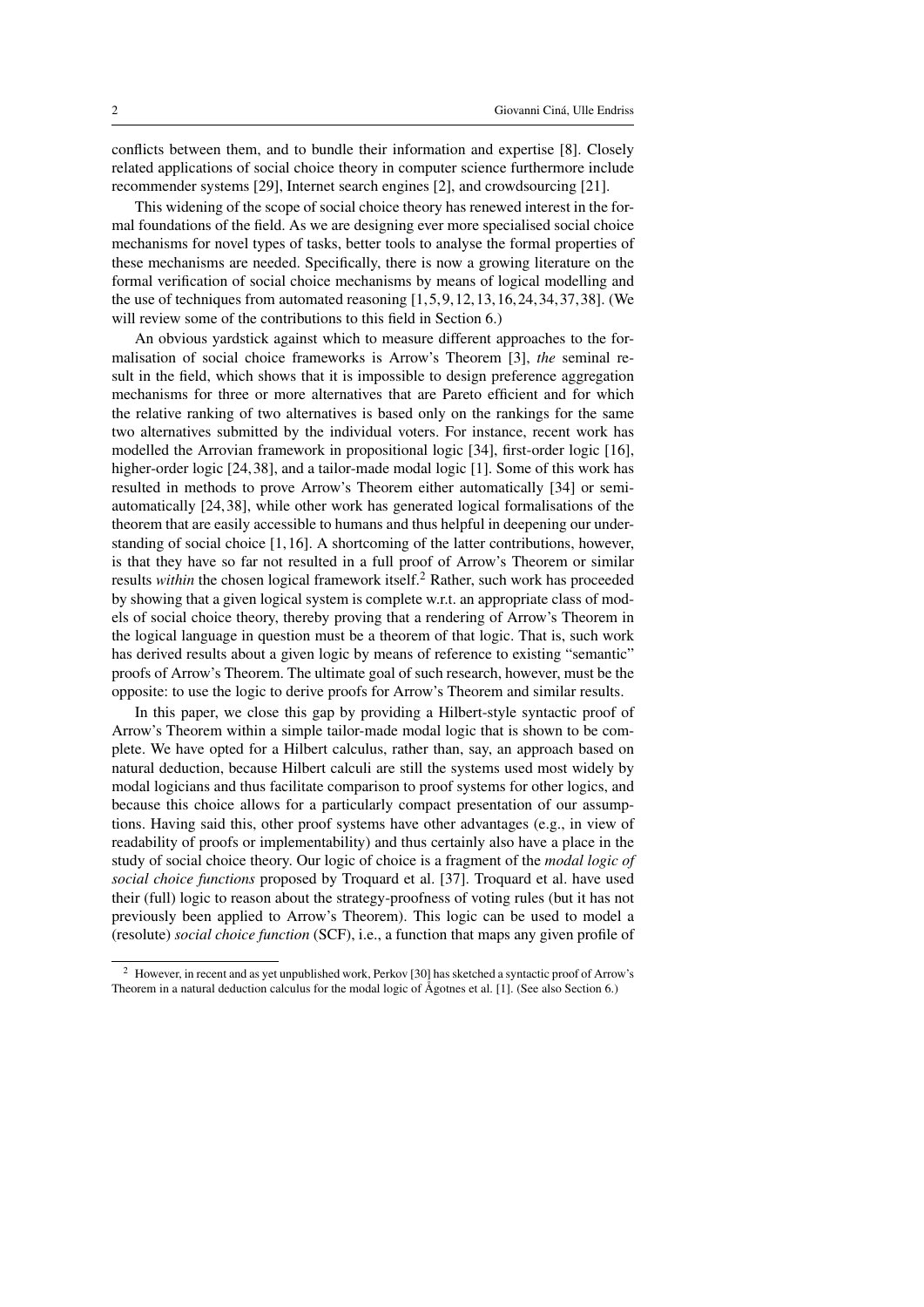preference orders to a single winning alternative. While Arrow originally formulated his theorem for social welfare functions, i.e., functions that map any given profile of preference orders to a single social preference order [3], we will instead work with a standard variant of the theorem for SCF's [35]. Arguably, SCF's (returning a top alternative rather than a full ranking of all alternatives) are relevant to a wider range of applications. In any case, known techniques to prove either version of the theorem are very similar [12, 35]. Thus, our work also suggests how one might construct a similar syntatcic proof of Arrow's Theorem for social welfare functions, using, for instance, a logic such as that of  $\AA$  gotnes et al. [1].

Besides encoding and proving Arrow's Theorem, we also cover two further seminal impossibility results from social choice theory, namely Sen's Theorem [32] on the impossibility of a Paretian liberal and the Muller-Satterthwaite Theorem [23], thereby demonstrating the generality and flexibility of our approach. Both of these theorems have so far received only very little attention in the literature on logics for social choice, with the notable exception of the work of Tang and Lin [34]. Sen's Theorem shows that the Pareto principle, by which unanimously held preferences should be respected, and a very weak form of liberalism, by which there should be certain private issues that only concern a single agent and that therefore should be dictated by that agent, are incompatible. The Muller-Satterthwaite Theorem shows that the only SCF's that satisfy a particular—strong but intuitively appealing—form of monotonicity are the dictatorships and those SCF's that bar certain alternatives from winning, even if they are preferred by all agents. Arguably, these are three of the four most important classical impossibility results in social choice theory. The fourth, the Gibbard-Satterhwaite Theorem [15, 31] on the impossibility of devising a strategyproof SCF, is outside the scope of this paper as it requires us to model both declared preferences (as for the three theorems covered here) and actual preferences, so as to be able to distinguish truthful agents from agents engaging in strategic manipulation. The modal logic of SCF's we are working with can only model one type of preference. This is intended and appropriate for our purposes. However, the full original logic of Troquard et al. [37] can model these two layers of preferences—indeed, this is the main objective it had been designed for originally. Our work, together with the fact that the Gibbard-Satterthwaite Theorem may be considered a relatively simple corollary to the Muller-Satterthwaite Theorem requiring only a proof showing that strategy-proofness implies strong monotonicity [12], therefore strongly suggests that proving the Gibbard-Satterthwaite Theorem in the full logic of Troquard et al. using an extension of our approach is possible in principle.

Our proofs are presented as human-readable recipes for how to construct a fully formal derivation inside the modal logic of SCF's of the three impossibility theorems discussed. These recipes can be transformed into machine-readable proofs relatively easily, and it is therefore possible in principle to have the proofs verified automatically by a proof-checker for this logic. In this sense, our contribution narrows the gap between, on the one hand, work on logics for modelling social choice [1, 16, 37] and, on the other, work on automated reasoning for social choice [9, 13, 24, 34, 38]. Having said this, there currently is no work on automated theorem proving for the modal logic we are working with, so while narrowed, aforementioned gap has not yet been fully closed. As a further step in this direction, we also discuss how to translate from modal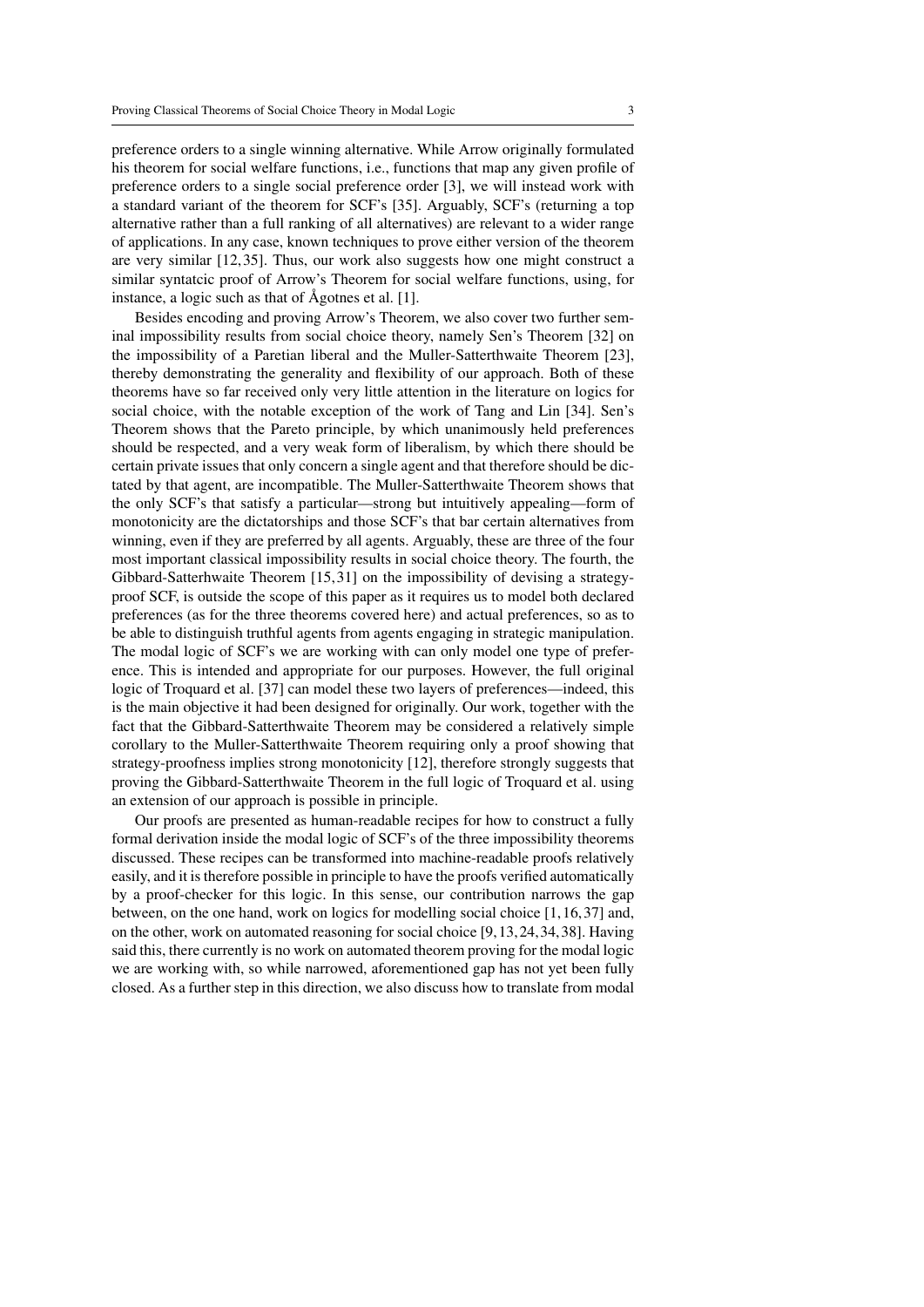logic into propositional logic. While this does result in a blow-up of the size of the representation of theorems (meaning that we lose readability for humans) it makes it possible for us to use standard tools, particularly SAT solvers, to automatically reason about these theorems. This perspective provides a close connection to the approach pioneered by Tang and Lin [34], and later refined by others [9, 13], of automatically proving results in social choice theory using SAT solvers.

The remainder of this paper is organised as follows. Section 2 recalls the definition of a SCF, and then introduces our logic of SCF's and establishes completeness for it. This is followed up in Section 3, where we show how various concepts of interest for social choice theory can be modelled in this logic. This includes a discussion of the universal domain assumption and encodings of desirable properties of SCF's, such as Pareto efficiency and monotonicity. The three theorems are encoded and then proved in Section 4. The translation into propositional logic, offering a means of implementation via a SAT solver, is presented in Section 5. Finally, Section 6 discusses related work in some detail and Section 7 concludes.

# 2 A Modal Logic of Social Choice Functions

In this section, we recall the formal definition of a SCF and introduce the fragment of the logic put forward by Troquard et al. [37] required to define such a SCF, adapting some of their notation and terminology to our purposes. We then demonstrate that the known completeness theorem for the full logic extends to the fragment that is of interest to us here. Finally, we discuss the limitations of this logic in view of expressing properties of families of SCF's ranging over electorates of varying size, as well as how to overcome these limitations in practice.

### 2.1 Social Choice Functions

Let  $N = \{1, \ldots, n\}$  be a finite set of *agents* (or *individuals*) and let X be a finite set of *alternatives* (or *candidates*). To vote, each agent  $i \in N$  expresses her preferences by supplying a linear order  $\succcurlyeq_i$  over *X*, i.e., a binary relation that is reflexive, antisymmetric, complete, and transitive.<sup>3</sup> Let  $\mathscr{L}(X)$  denote the set of all such linear orders. We shall also refer to  $\succeq_i$  as the *ballot* provided by agent *i*, to stress the fact that this is the preference declared by the agent, but not necessarily her true preference. A *profile* is an *n*-tuple  $(\succcurlyeq_1,\ldots,\succcurlyeq_n) \in \mathscr{L}(X)^n$  of such ballots, one for each agent.

**Definition 1** A resolute social choice function is a function  $F : \mathscr{L}(X)^n \to X$  mapping *any given profile of ballots to a single winning alternative.*

Examples for resolute SCF's are well-known voting rules, such as the Borda rule or the plurality rule [35]—when combined with a suitable tie-breaking rule that ensures

<sup>&</sup>lt;sup>3</sup> The strict part  $\succ_i$  of  $\succ_i$  is a strict linear order, a relation that is irreflexive, complete, and transitive. While most work in voting theory tends to take such strict linear orders as primitive, we instead follow Troquard et al. [37] and work with non-strict linear orders. Ultimately, both approaches are equivalent: <*<sup>i</sup>* uniquely determines  $\succ_i$ , and *vice versa*.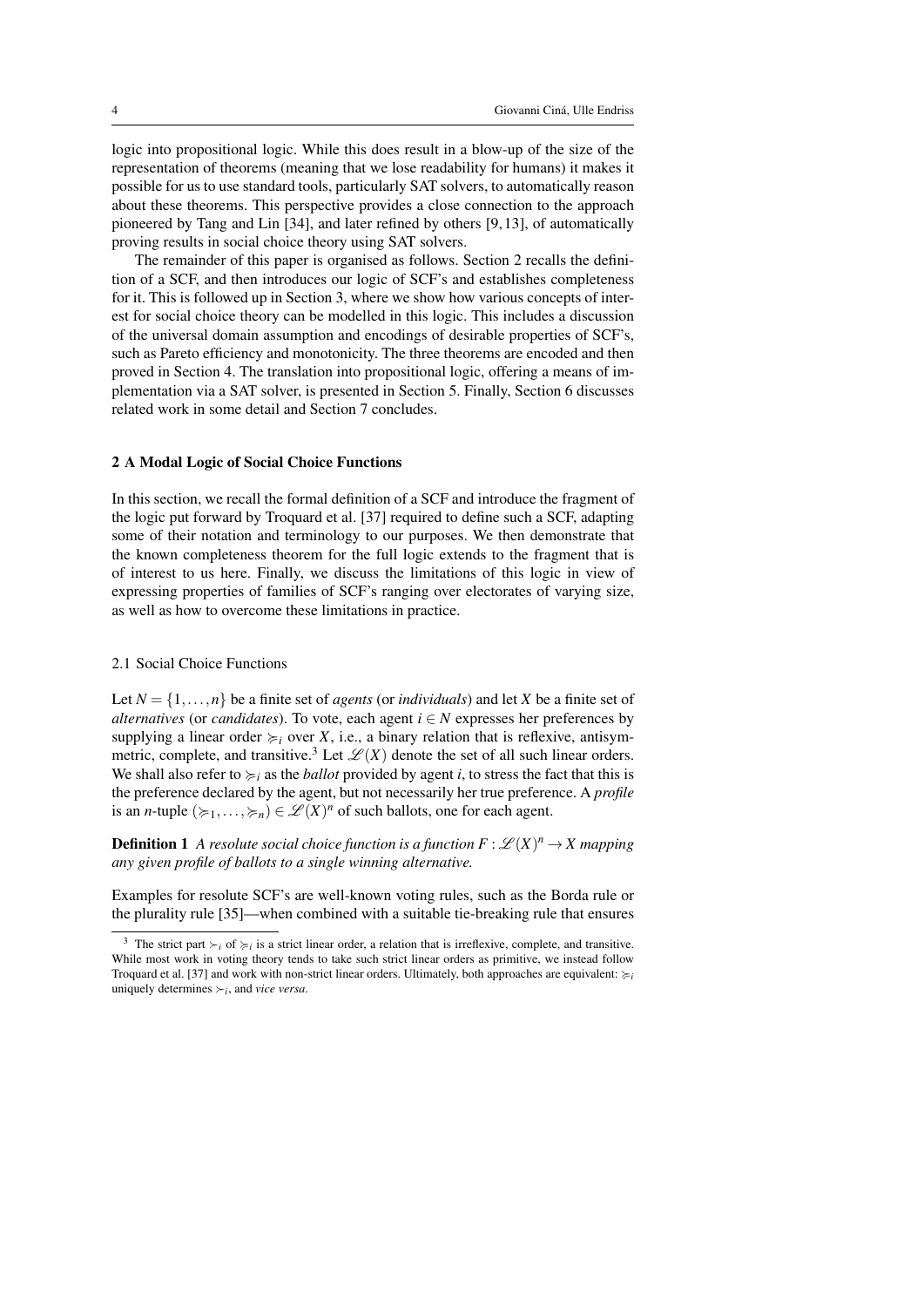that there always is just a single winner. Under the Borda rule, for instance, an agent assigns as many points to a given alternative as she lists other alternatives below it (with the alternatives obtaing the most points winning). Ties may be broken, for instance, by using the ballot of the first agent.

### 2.2 Language

Troquard et al. [37] have introduced a modal logic, which they call  $\Lambda^{scf}[N,X]$ , to reason about resolute SCF's (mapping declared preferences to winners) as well as the agents' truthful preferences. This logic can be used to model strategic behaviour in voting. Here we are not specifically interested in this strategic component, but rather in the purely aggregative aspect of social choice, i.e., in the question of whether a given SCF fairly aggregates individual ballots into a social decision. For the purposes of the present paper, we shall refer to the relevant fragment of the logic of Troquard et al. as *L*[*N*,*X*], the *logic of SCF's* parametrised by *N* and *X*. Next, we define the language, i.e., the set of well-formed formulas, of this logic.

This language is built on top of two types of atomic propositions. First, for every  $i \in N$  and  $x, y \in X$ ,  $p_{x \succ y}^i$  is an atomic proposition (with the intuitive meaning that agent *i* prefers *x* to *y*). *Pref*[*N*,*X*] := { $p^i_{x \succ y}$  | *i*  $\in N$  and  $x, y \in X$ } is the set of all such propositions. Second, by a slight abuse of notation, every alternative  $x \in X$  is also an atomic proposition (with the intuitive meaning that *x* wins). Besides the usual propositional connectives, we have a modal operator  $\Diamond_C$  for every coalition of agents  $C \subseteq N$  (with the intuitive meaning that *C* can ensure the truth of a given formula, provided the others do not alter their ballots). The following definition summarises how the language is constructed.

**Definition 2** *The set of well-formed formulas*  $\varphi$  *in the language of*  $L[N,X]$  *is generated by the following Backus-Naur Form (where*  $p \in Pref[N,X]$ *,*  $x \in X$  *and*  $C \subseteq N$ *):* 

$$
\varphi \quad ::= \quad p \mid x \mid \top \mid \neg \varphi \mid \varphi \vee \varphi \mid \Diamond_C \varphi
$$

Additional propositional connectives and a dual modal operator are defined in the usual manner:  $\varphi \wedge \psi$  is short for  $\neg(\neg \varphi \vee \neg \psi)$ ,  $\varphi \rightarrow \psi$  is short for for  $\neg \varphi \vee \psi$ ,  $\varphi \leftrightarrow \psi$ is short for for  $(\varphi \to \psi) \land (\psi \to \varphi)$ ,  $\perp$  is short for  $\neg \top$ , and  $\Box_C \varphi$  is short for  $\neg \Diamond_C \neg \varphi$ . For  $i \in N$ , we write  $\Diamond_i$  as a shorthand for  $\Diamond_{\{i\}}$  and  $\Box_i$  as a shorthand for  $\Box_{\{i\}}$ .

The full logic of Troquard et al. [37] includes an additional pair of modal operators to speak about true preferences.

#### 2.3 Semantics

The semantics of the logic is a standard possible-worlds semantics for modal logics, defined in terms of a set of possible worlds, a family of accessibility relations, and a valuation function [6]. We first give a short high-level description intended for readers familiar with such semantics, and then provide complete formal definitions.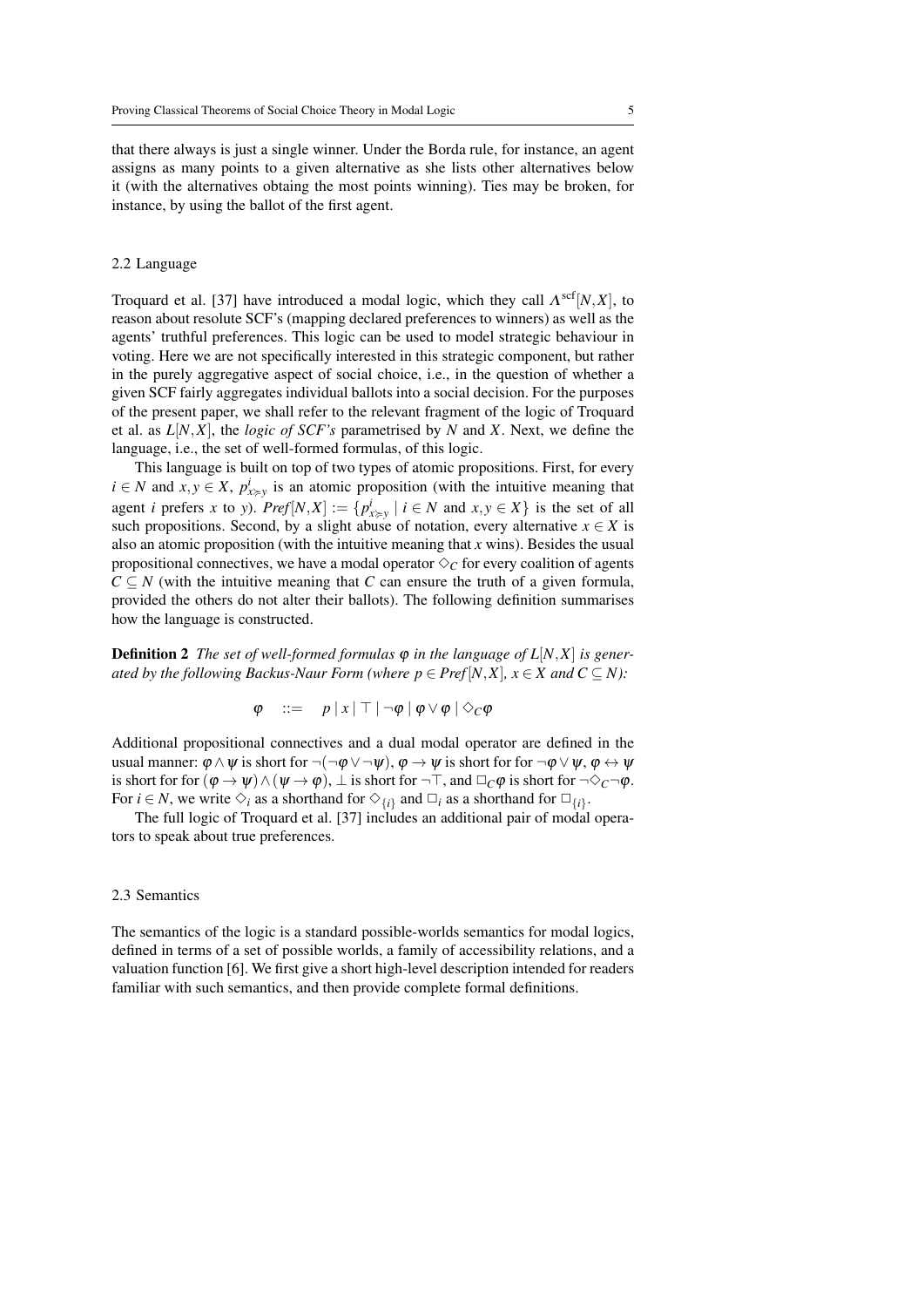First, the set of possible worlds is the set of all possible profiles—which is fully determined by *N* and *X*. The semantics of atomic propositions of the form  $p_{x \succ y}^i$  will be defined solely in terms of this set of possible worlds:  $p_{x \succ y}^i$  is true at a given world/profile *w*, if agent *i* prefers *x* to *y* in *w*. Only to model the truth of atomic propositions of the form *x* will we require a valuation function. Valuation functions here are SCF's: *x* is true at world/profile *w* if the SCF in question maps profile *w* to the winning alternative *x*. Finally, for every coalition  $C \subseteq N$ , there is an accessibility relation between worlds/profiles:  $w$  is connected to  $w'$  if they differ only w.r.t. the preferences of agents in *C*. These accessibility relations will be used to define the semantics of modal formulas of the form  $\Diamond_C \varphi$  in the usual manner.

**Definition 3** *A model is a triple*  $M = \langle N, X, F \rangle$ *, consisting of a finite set of agents N with*  $n = |N|$ , *a finite set of alternatives X*, *and a SCF F* :  $\mathscr{L}(X)^n \to X$ .

For fixed sets *N* and *X*, we sometimes write  $M_F$  for the model  $M = \langle N, X, F \rangle$  based on the SCF *F*. From now on we shall use the terms *'world'* and *'profile'* interchangeably. We are now ready to define what it means for a formula  $\varphi$  to be true at a world  $w = (\succcurlyeq_1, \ldots, \succcurlyeq_n)$  in a given model *M*.

**Definition 4** *Let*  $M = \langle N, X, F \rangle$  *be a model. We write*  $M, w \models \varphi$  *to express that the formula*  $\varphi$  *is true at the world*  $w = (\succcurlyeq_1, \ldots, \succcurlyeq_n) \in \mathscr{L}(X)^n$  *in M. The satisfaction*  $relation \models is defined inductively:$ 

- $-M, w \models p_{x \succcurlyeq y}^i$  *iff*  $x \succcurlyeq_i y$  $-M$ ,  $w \models x$  iff  $F(\succcurlyeq_1,\ldots,\succcurlyeq_n) = x$  $-M$ ,  $w \models \neg \varphi$  *if*  $M$ ,  $w \not\models \varphi$
- $-M, w \models \varphi \lor \psi \text{ iff } M, w \models \varphi \text{ or } M, w \models \psi$
- $-M,w \models \Diamond_C \varphi \text{ iff } M,w' \models \varphi \text{ for some world } w' = (\succcurlyeq_1',\ldots,\succ_n') \in \mathscr{L}(X)^n \text{ with } \succcurlyeq_i = 0$  $\succcurlyeq_i'$  for all agents  $i \in N \setminus C$ .

That is,  $\Diamond_C \varphi$  is true at *w*, if the agents in *C* can make  $\varphi$  true by changing their own ballots (assuming none of the other agents change as well). Thus,  $\Box_C \varphi$  is true at *w* if  $\varphi$  holds at every world that is reachable from  $w$  by only the agents in  $C$  changing their ballots.

In some sense, the truth of every formula of the form  $p_{x\geq y}^i$  is under the control of agent *i*. Because of this feature, this kind of logic is sometimes classified as a *logic of propositional control*. The motivation underlying such logics is essentially game-theoretic: every individual is conceived as having "control" over a set of atomic propositions. The choice of a particular truth value for these atomic propositions can be seen as an action of the individual, and therefore a valuation of all the atomic propositions of this sort corresponds to a strategy profile. For more details and motivations on logics of propositional control we refer to the work of van der Hoek and Wooldridge [19], Gerbrandy [14], Balbiani et al. [4] and Troquard et al. [37], amongst others. We also note that these logics are closely related to Pauly's coalition logic [27], Boolean games [7, 18], and the Ceteris Paribus Logic of Grossi et al. [17].

Let  $\varphi$  be a formula in the language based on *N* and *X*. Then  $\varphi$  is called *satisfiable*, if there exist a SCF *F* and a world  $w \in \mathcal{L}(X)^n$  such that  $M_F$ ,  $w \models \varphi$ . It is called *true*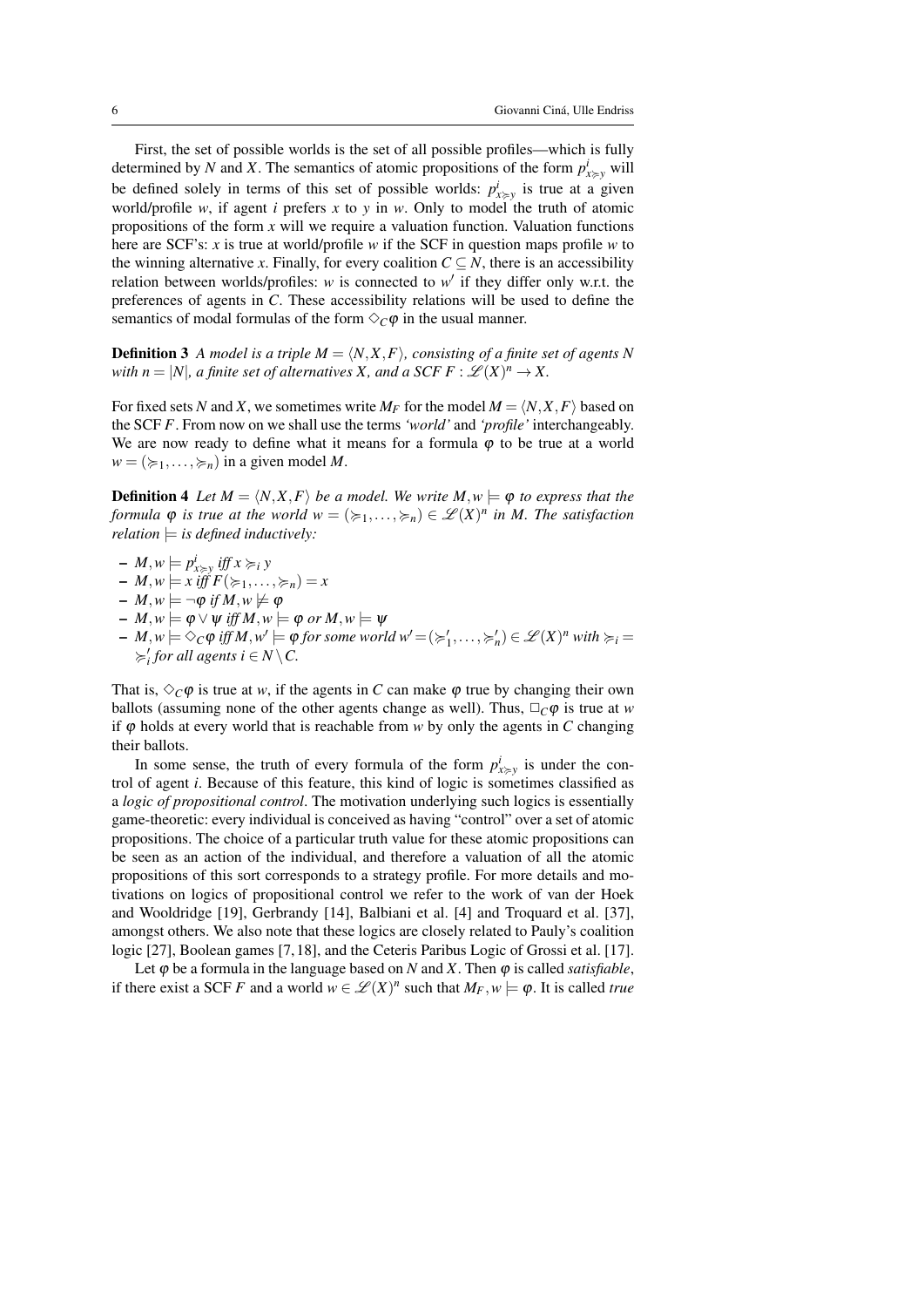*in the model M*, denoted  $M \models \varphi$ , if  $M, w \models \varphi$  for every world  $w \in \mathscr{L}(X)^n$ . Finally, it is called *valid*, denoted  $\models \varphi$ , if  $M \models \varphi$  for every model M based on N and X.

The logic of Troquard et al. [37] is known to be decidable and this result immediately extends to the fragment of their logic discussed here:

Proposition 1 *Determining whether a formula in the language of L*[*N*,*X*] *is valid is a decidable problem.*

*Proof* Since *N* and *X* are fixed, we can enumerate all models and check for each of them whether our formula is true at every world in the model.  $\Box$ 

# 2.4 Axiomatisation and Completeness

Next, we review the axiomatisation due to Troquard et al. [37], restricted to the fragment  $L[N,X]$  discussed here, and then adapt their completeness result to this fragment. The first few axioms ensure that the propositions of the form  $p^i_{x \succ y}$  really encode linear orders.

(1)  $p_{x \succ x}^i$  (reflexivity) (2)  $p_{x \succ y}^i \leftrightarrow \neg p_{y \succ x}^i$  for  $x \neq y$  (antisymmetry and completeness) (3)  $p_{x \succ y}^i \wedge p_{y \succ z}^i \rightarrow p_{x \succ z}^i$  (transitivity)

Here *x*, *y* and *z* range over atomic propositions in *X*, and *i* ranges over agents. Before we continue with the axiomatisation, let us first introduce a couple of additional language constructs to refer to ballots and profiles within the logical language. Consider a profile  $w = (\succcurlyeq_1, \ldots, \succcurlyeq_n) \in \mathcal{L}(X)^n$ . For a given agent  $i \in N$ , let  $x_1, x_2, \ldots, x_m$  be a permutation of the elements of *X* such that  $x_1 \succcurlyeq_i x_2 \succcurlyeq_i \cdots \succcurlyeq_i x_m$ . Then *ballot<sub>i</sub>*(*w*) is defined as the following formula:

$$
ballot_i(w) := p^i_{x_1 \succcurlyeq x_2} \wedge p^i_{x_2 \succcurlyeq x_3} \wedge \cdots \wedge p^i_{x_{m-1} \succcurlyeq x_m}
$$

Thus, *ballot<sub>i</sub>*(*w*) is true at world *w*<sup>*i*</sup> if and only if *w* and *w*<sup>*i*</sup> agree as far as the ballot of agent *i* is concerned. Note that  $ballot_i(w)$  is a purely syntactic representation of a semantic notion (namely, agent *i*'s preference order  $\succcurlyeq$ ). Similarly, we define *profile*(*w*) as the following formula:

$$
profile(w) := ballot_1(w) \wedge ballot_2(w) \wedge \cdots \wedge ballot_n(w)
$$

Hence, the formula *profile*( $w$ ) is true at world  $w$ , and only there. This shows that *nominals*, i.e., formulas uniquely identifying worlds [6], are definable within this logic. Furthermore, due to the finiteness of *X* and *N*, there can be only finitely many formulas of type *profile*(*w*) that are consistent with the axioms.

Let  $N_{x \succ y}^w := \{ i \in N \mid x \succ y \}$  denote the set of agents that prefer *x* over *y* in profile  $w = (\succeq_1, \ldots, \succeq_n)$ . By a slight abuse of notation, we use the same expression as a construct of our language:

$$
N_{x \succcurlyeq y}^w := \bigwedge \{ p_{x \succcurlyeq y}^i \mid x \succcurlyeq_i y \text{ in } w \}
$$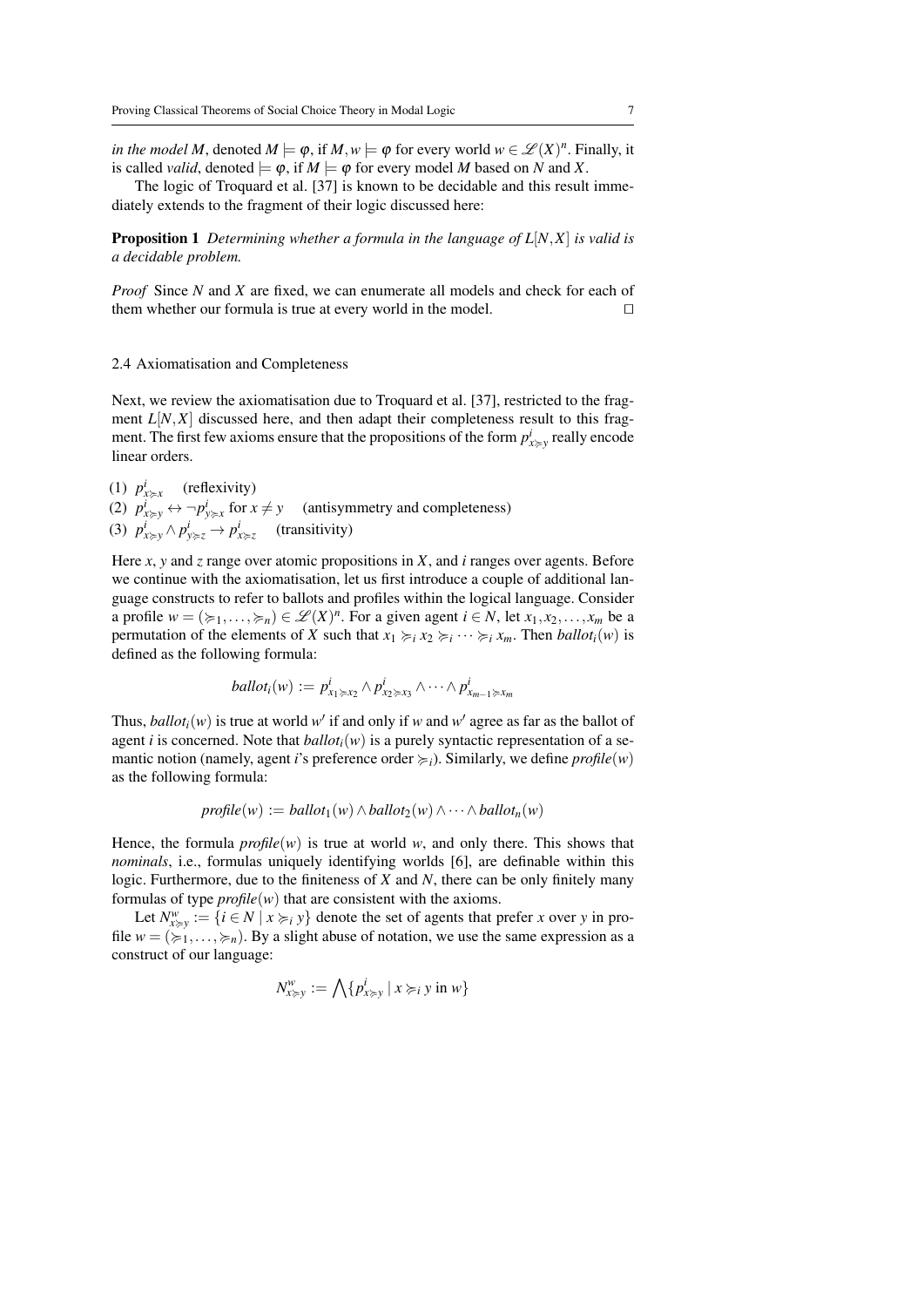We write  $N_{x\geq y}^w$  to denote both the set of agents and the formula; the context will disambiguate the intended meaning. Note that  $\bigwedge_{x,y\in X} N_{x\geq y}^w$  is logically equivalent to  $profile(w)$ : this reflects the fact that a profile can either be presented by specifying the preferences of each individual or by specifying the sets of agents preferring one alternative over another, for all pairs of alternatives.

For any two alternatives  $x, y \in X$ , we define *profile*(*w*)(*x*, *y*) as the formula fixing the relative ordering of *x* and *y* for all agents as in profile *w*:

$$
profile(w)(x,y) := N_{x \succcurlyeq y}^w \wedge N_{y \succcurlyeq x}^w
$$

This formula will be used to express the fact that two profiles 'agree' on the preferences concerning the alternatives *x* and *y*.

We now state the remaining axioms defining the logic *L*[*N*,*X*]:

(4) all propositional tautologies (5)  $\Box_i(\varphi \to \psi) \to (\Box_i \varphi \to \Box_i \psi)$  (K(*i*)) (6)  $\Box_i \varphi \rightarrow \varphi$  (T(*i*)) (7)  $\varphi \rightarrow \Box_i \Diamond_i \varphi$  (B(*i*)) (8)  $\Diamond_i \Box_j \varphi \leftrightarrow \Box_j \Diamond_i \varphi$  (confluence) (9)  $\Box_{C_1} \Box_{C_2} \varphi \leftrightarrow \Box_{C_1 \cup C_2} \varphi$  (union) (10)  $\Box_{\emptyset} \varphi \leftrightarrow \varphi$  (empty coalition) (11)  $(\Diamond_i p \land \Diamond_i \neg p) \rightarrow (\Box_i p \lor \Box_i \neg p)$ , where  $i \neq j$  (exclusiveness)  $(12)$   $\Diamond_i$ *ballot*<sub>*i*</sub>(*w*) (ballot) (13)  $\Diamond_{C_1} \delta_1 \land \Diamond_{C_2} \delta_2 \rightarrow \Diamond_{C_1 \cup C_2} (\delta_1 \land \delta_2)$  (cooperation) (14)  $\bigvee_{x \in X} (x \land \bigwedge_{y \in X \setminus \{x\}} \neg y)$  (resoluteness) (15)  $(\text{profile}(w) \land \varphi) \rightarrow \Box_N(\text{profile}(w) \rightarrow \varphi)$  (functionality)

Here  $\varphi$  and  $\psi$  range over arbitrary formulas, *x* over atomic propositions in *X*, *i* and *j* over agents,  $C_1$  and  $C_2$  over coalitions, and *w* over profiles. In axiom (11), *p* is ranging only over atomic propositions in the set *Pref*[*N*,*X*], and in axiom (13)  $\delta_1$  and  $\delta_2$  do not contain any common atoms.

Axioms (4)–(8) describe well-known properties of normal modal logics [6]. Axiom (9) describes the capability of a coalition to enforce a certain formula in terms of the capabilities of its sub-coalitions. Axiom (10) states that the empty coalition cannot enforce any formula. Axiom (11) enforces a division among the atomic propositions of the shape  $p_{\lambda \succ y}^i$ : if an atom is controlled by an agent *i*, then other agents cannot change its value. Axiom (12) ensures that every agent can express every possible preference. Due to axiom (13), if two formulas  $\delta_1$  and  $\delta_2$  do not contain a common atom and two coalitions  $C_1$  and  $C_2$  can each enforce one of the formulas, then the joint coalition can enforce the conjunction  $\delta_1 \wedge \delta_1$ . Axiom (14) expresses that any outcome associated with a profile must be a single winning alternative. Thus, this axioms encodes the resoluteness of the SCF in question. Finally, axiom (15) ensures that every profile is associated with a single outcome, i.e., it encodes the fact that the SCF being modelled must be a function.

The inference rules of the logic are *modus ponens* and *necessitation* w.r.t. all modalities of the form  $\Box_i$  [6]:

– (MP) from  $\varphi \to \psi$  and  $\varphi$ , infer  $\psi$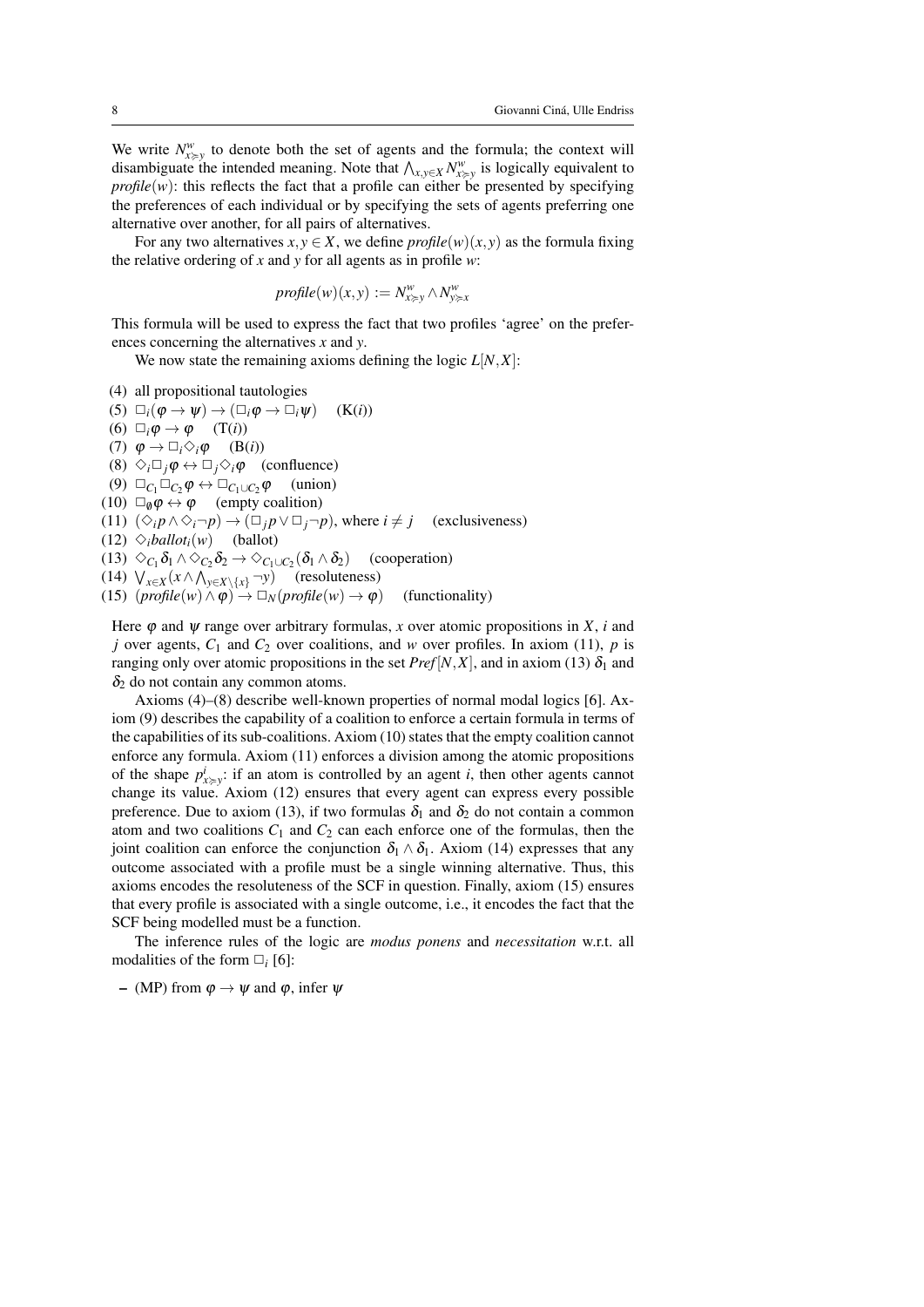$-$  (Nec<sub>*i*</sub>) from  $\vdash \varphi$ , infer  $\vdash \Box_i \varphi$ 

Here we write  $\vdash \varphi$  to express that a well-formed formula  $\varphi$  in the language parametrised by *N* and *X* is a *theorem* of the logic *L*[*N*,*X*], in the sense that it can be derived from axioms (1)–(15), together with the above inference rules. The  $\vdash \varphi$ appearing in the second rule thus indicates that the rule can only be applied to theorems. We define a set of formulas Γ to be *consistent* if we cannot derive a contradiction from it. The theorems of  $L[N,X]$  coincide with the valid formulas:

Theorem 1 (Completeness) *The logic L*[*N*,*X*] *is sound and complete w.r.t. the class of models of SCF's.*

*Proof (sketch)* Since our logic is a fragment of  $\Lambda^{\text{scf}}[N,X]$ , the soundness result due to Troquard et al. [37] applies directly. The same is not true for completeness. However, as we shall outline next, *mutatis mutandis*, the proof of Troquard et al. [37] for the richer logic can be adapted to our fragment.

First, we show the existence of an isomorphism between the models of Definition 3 and particular Kripke models. The latter structures are tuples  $\langle W, (R_C)_{C\subseteq N} \rangle$ where *W* is the set of profiles and  $R_C \subseteq W \times W$  are relations defined as

$$
wR_Cw'\quad\text{ iff }\quad w\upharpoonright N\setminus C=w'\upharpoonright N\setminus C,
$$

where  $w \restriction N \setminus C$  is the profile *w* restricted to only the individuals outside of *C*. Intuitively,  $wR_Cw'$  holds if all the agents outside of *C* express the same preferences in  $w$ and  $w'$ .

Second, given a consistent formula  $\varphi$ , we build a maximally consistent set  $\Gamma_{\varphi}$ containing it using the usual Lindenbaum construction. Define  $Cluster(\Gamma_{\varphi})$  to be the set of maximally consistent sets that describe the same SCF:

Cluster(
$$
\Gamma_{\varphi}
$$
) := { $\Gamma \mid \forall w \in \mathcal{L}(X)^n, \forall x \in X$  :  
\n $\diamond_N(\text{profile}(w) \land x) \in \Gamma \quad \text{iff}$   
\n $\diamond_N(\text{profile}(w) \land x) \in \Gamma_{\varphi}$ }

Finally, we consider the submodel of the canonical model generated by *Cluster*( $\Gamma$ <sub> $\alpha$ </sub>). Let us call this submodel  $M_{\alpha}$ . It remains to be checked that:

- the Truth Lemma holds for  $M_{\varphi}$ ,
- there is a bijection between profiles and states of  $M_{\varphi}$ ,
- $-M_{\omega}$  is one of the aforementioned particular Kripke models corresponding to the models of our logic.

The first item is shown in the customary way, while the other items are proven by exploiting the axioms.  $\Box$ 

#### 2.5 Representing Families of Social Choice Functions

To complete the outline of the expressive capabilities of *L*[*N*,*X*], we illustrate how it is possible to encode a SCF as a formula. Given a SCF *F*, its representation will be:

$$
\rho^F = \bigwedge \{profile(w) \to x \mid w \in \mathcal{L}(X)^n \text{ and } F(w) = x\}
$$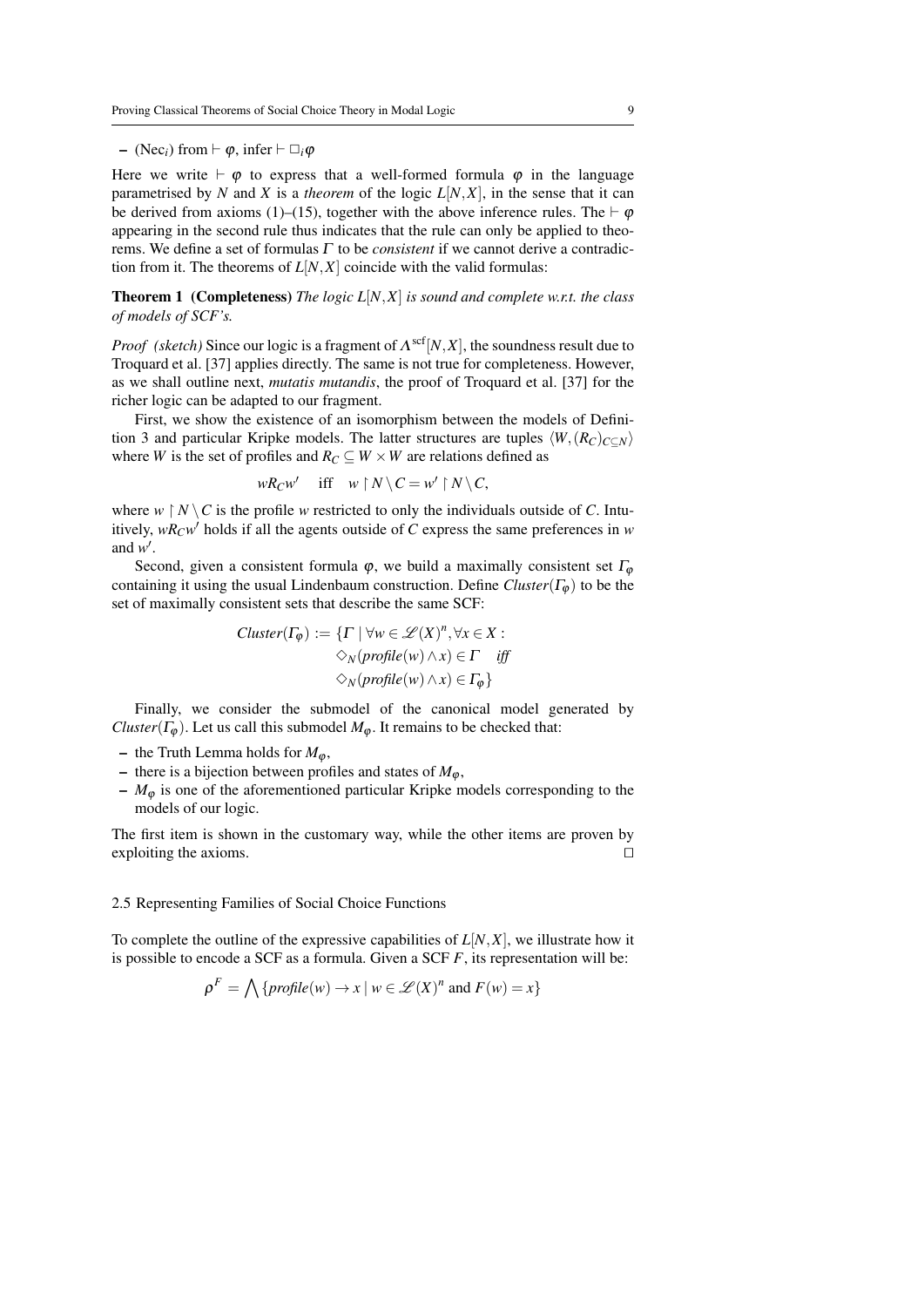That is,  $\rho^F$  is simply the conjunction, over all profiles *w*, of implications between a formula describing *w* and a formula identifying the winning alternative for profile *w* under  $F$ . In other words, we need to have the full graph of the function, that is, the full set of input-output pairs, to be able to encode  $F$  in the language. This is indeed possible, because, strictly speaking,  $\rho^F$  represents the function only for a fixed number of alternatives and a fixed number of agents. Moreover, since we are able to encode any set of input-output pairs, we can represent any SCF in the language.

Unfortunately, for the very same reason,  $\rho^F$  cannot be taken as a proper representative of a SCF, because it only tells us what the output of the function is in a very limited case: when the alternatives are exactly those in *X* and when the agents are exactly those in *N*. In practice, however, we are interested in *families* of SCF's. If, say, *F* is the Borda rule and *X* and *N* both have cardinality 3, then  $\rho^F$  will only express the workings of the Borda rule for 3 alternatives and 3 agents. A full representation of the Borda rule (which formally is a family of SCF's in the sense of Definition 1), however, should contain the information necessary to compute the output from *any* given profile. It should be a conjunction of all the formulas  $\rho^F$  for all possible choices of *X* and *N*. But even assuming that we had all such sets of pairs, there are countably many  $\rho$ 's of this kind, and our logical language does not contain countable conjunctions. Given that the language is not powerful enough to encode an algorithmic specification, there is no hope that our logic, or a similar logic, will do better than using  $\rho^F$  in representing SCF's. Indeed, this restriction to specific sets of alternatives and agents is a recognised limitation of most existing logic-based approaches to modelling frameworks of social choice [12].

Interestingly, however, this problem affects the representations of the properties of SCF's only partially. Since most of the properties do not directly refer to the specific number of alternatives and agents, we can formulate the properties leaving *X* and  $N$  as parameters. The same can be done when proving the relative dependencies between properties. This means that, to prove that property  $P_1$  entails  $P_2$ , we prove that, for fixed choices of *X* and *N*, there is a proof in the logic from the formula encoding  $P_1$  to the formula encoding  $P_2$  (both these formulas are instantiated to  $\overline{X}$  and *N* themselves). This is the approach we shall take here.

### 3 Modelling Features of Social Choice Theory

In this section, we show how to model several important concepts of social choice theory in our logic. We start by proving the Universal Domain Lemma, which demonstrates that there exists a formula in our language that expresses that for every possible preference profile there exists a world where it is realised, and that is a theorem of our logic. This simple but important result will be used throughout the paper. We then pause to introduce and encode a notion that will feature in several properties and proofs in the next (sub)sections, the concept of a decisive coalition. Finally, we formalise the main properties featuring in the classical impossibility theorems we want to prove, particularly Pareto efficiency, independence of irrelevant alternatives, strong monotonicity, and liberalism. For each property we suggest an encoding in the logic and prove that it indeed captures the corresponding semantic notion.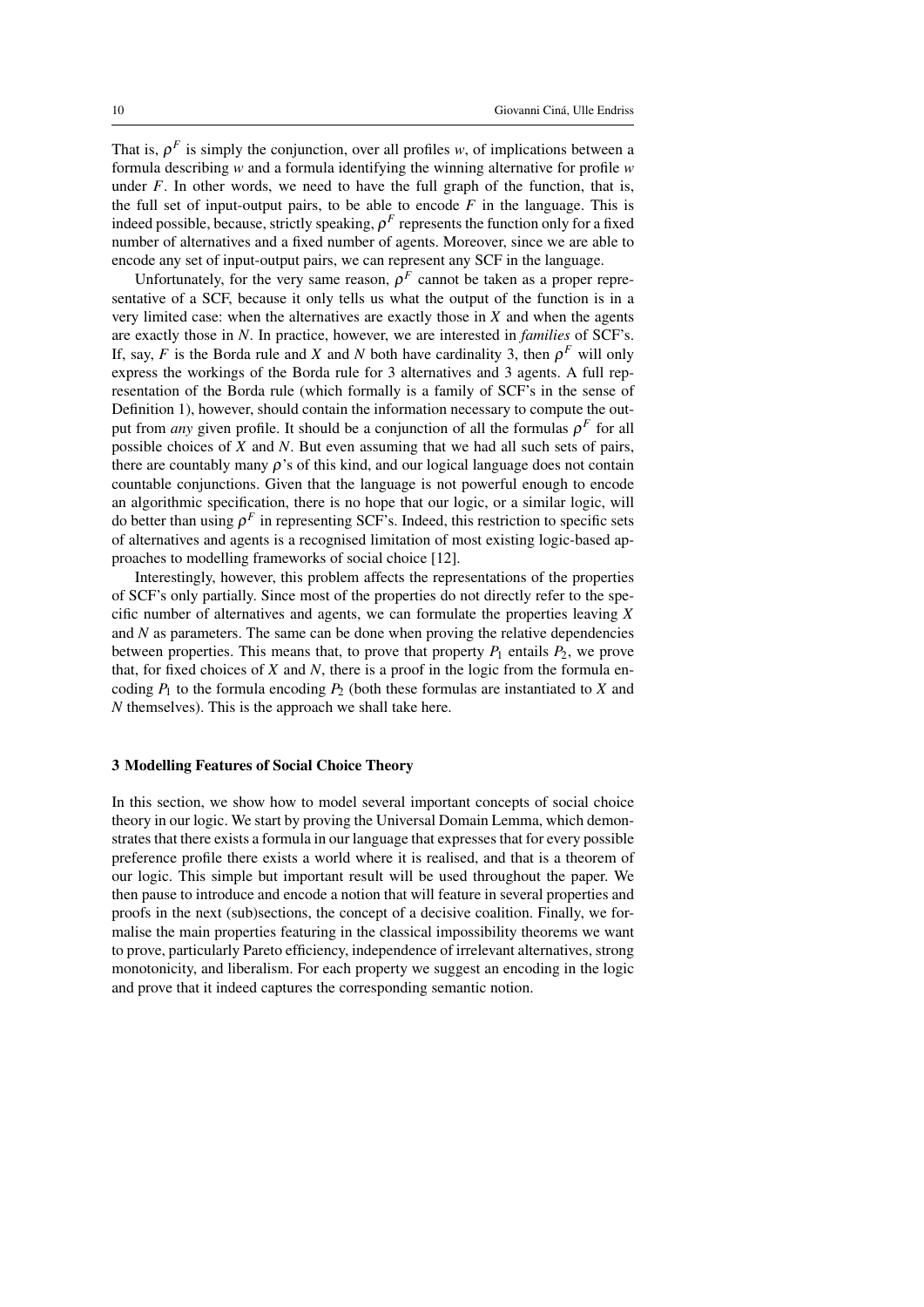Throughout, we exploit freely the finiteness of the language: we will use big conjunctions and disjunctions to quantify over individuals, alternatives, and profiles.

### 3.1 The Universal Domain Lemma

The following lemma states that all the possible profiles are also possible worlds in the semantics. This fact, which is implicit in our definition of a SCF, is called the *universal domain* condition in Arrow's original work [3].

**Lemma 1** (Universal Domain Lemma) *For every possible profile*  $w \in \mathscr{L}(X)^n$ *, we have that*  $\vdash \Diamond_N$ *profile*(*w*).

*Proof* Take any profile *w*. Then  $ballot_1(w)$  encodes the preferences of the first agent. We have, by axiom (12), that  $\Diamond_1$ *ballot*<sub>1</sub>(*w*), and similarly for the second agent we get  $\Diamond_2$ *ballot*<sub>2</sub>(*w*). Because *ballot*<sub>1</sub>(*w*) and *ballot*<sub>2</sub>(*w*) contain different atoms (the former only atoms with superscript 1, the latter only atoms with superscript 2), we can apply axiom (13) and obtain  $\Diamond$ <sub>{1,2}</sub> (*ballot*<sub>1</sub>(*w*)  $\land$  *ballot*<sub>2</sub>(*w*)). We can repeat this reasoning for all the finitely many agents in *N* to prove  $\Diamond_N$ *profile*(*w*).

# 3.2 Decisive Coalitions

We will call a coalition of agents  $C \subseteq N$  *decisive* over a pair of alternatives  $(x, y) \in X^2$ if the members of *C* preferring *x* to *y* is a sufficient condition for preventing *y* from winning. We use the following formula to encode decisiveness of  $C$  over  $(x, y)$ :

$$
Cdec(x,y) := \left(\bigwedge_{i \in C} p_{x \succ y}^i\right) \to \neg y
$$

If *C* is decisive on every pair, we will simply write *Cdec*. Along the same lines, we define a *weakly decisive* coalition *C* for  $(x, y)$  as a coalition that can bar *y* from winning if *exactly* the agents in *C* prefer *x* to *y*. We encode weak decisiveness of *C* over  $(x, y)$  as follows:

$$
Cwdec(x,y) := \left(\bigwedge_{i \in C} p_{x \succcurlyeq y}^i \land \bigwedge_{i \notin C} p_{y \succcurlyeq x}^i\right) \to \neg y
$$

The reader can easily check that these syntactic notions match the semantic ones; for example, in the case of decisiveness we have that  $Cdec(x, y)$  is true in the model  $M_F$  if and only if the coalition *C* is decisive over that pair of alternatives for the corresponding SCF *F*.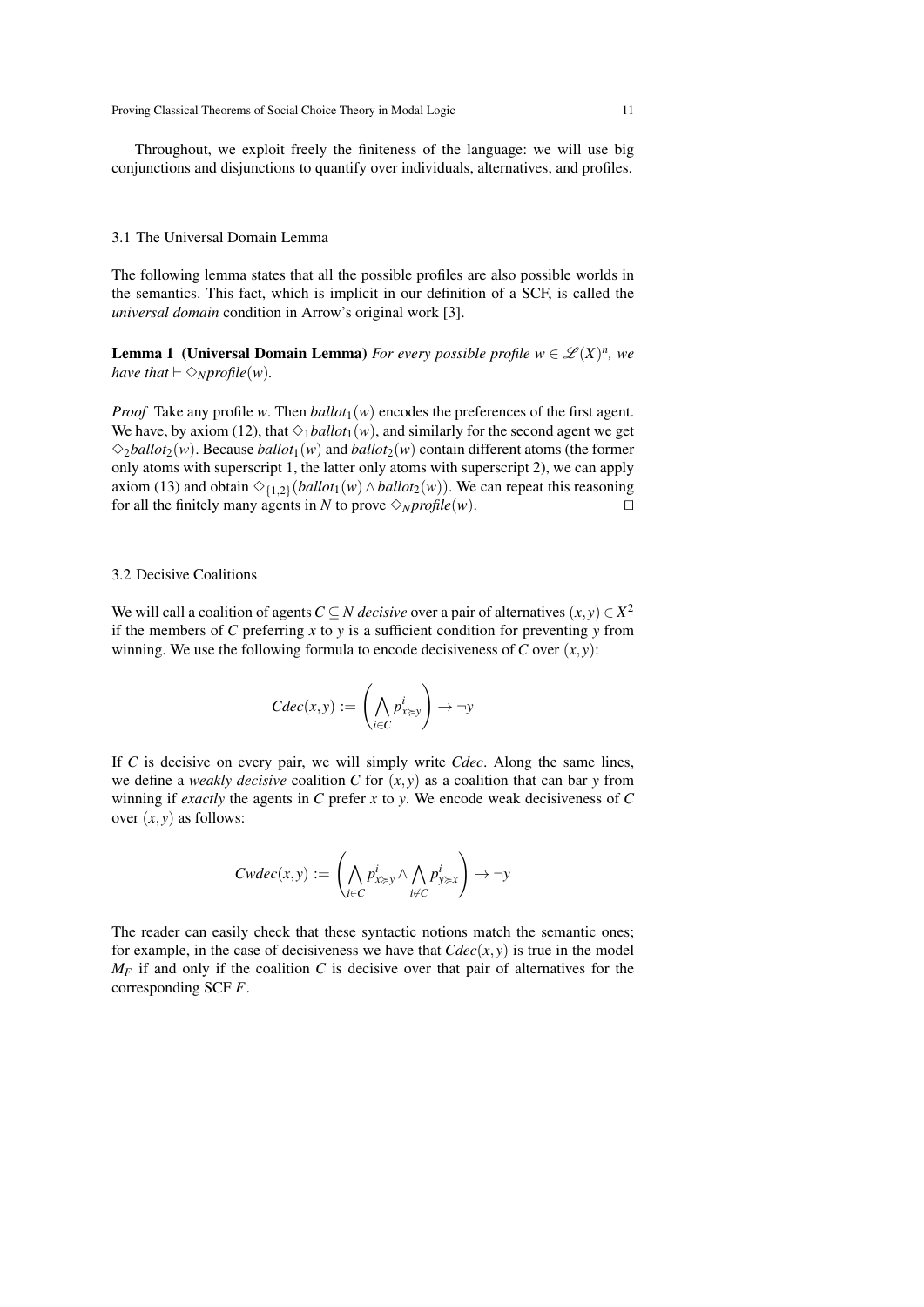# 3.3 Pareto Efficiency

We now introduce several properties that one might reasonably want to require a SCF to satisfy. The first is *Pareto efficiency*, expressing the desideratum that, if all the agents rank an alternative *x* above another alternative *y*, then *y* should not win.

**Definition 5** A SCF F is Pareto efficient if, for every profile  $w \in \mathcal{L}(X)^n$  and every *pair of distinct alternatives*  $x, y \in X$  with  $N_{x \succ y}^w = N$ , we obtain  $F(w) \neq y$ .

This is formalised as follows:

$$
Par := \bigwedge_{x \in X} \bigwedge_{y \in X \setminus \{x\}} \left[ \left( \bigwedge_{i \in N} p_{x \succcurlyeq y}^{i} \right) \to \neg y \right]
$$

Observe that *Par* is equivalent to *Ndec*, i.e., to saying that the grand coalition *N* is decisive on every pair.

**Lemma 2** *For every SCF F,*  $M_F \models Par$  *if and only if F is Pareto efficient.* 

*Proof* Straightforward. □

# 3.4 Independence of Irrelevant Alternatives

Our next property of interest is *independence of irrelevant alternatives* (IIA). It expresses the intuitively desirable property of a SCF *F* that, for every two profiles and for every two alternatives  $x$  and  $y$ , if the outcome of  $F$  in the first profile is  $x$  and the two profiles are identical as far as the preferences of the agents over *x* and *y* are concerned, then the outcome of *F* in the second profile should not be *y*. The original formulation of IIA given by Arrow [3] was applied to social welfare functions rather than SCF's. Our definition is the most natural adaptation of Arrow's idea to SCF's. It has also been used by Taylor [35], amongst others.

**Definition 6** A SCF F satisfies IIA if, for every pair of profiles  $w, w' \in \mathcal{L}(X)^n$  and *every pair of distinct alternatives*  $x, y \in X$  *with*  $N_{x \succcurlyeq y}^w = N_{x \succcurlyeq y}^w$ *, it is the case that*  $F(w) =$  $x$  *implies*  $F(w') \neq y$ .

We formalise this property in our logic as follows:

$$
IIA := \bigwedge_{w \in \mathcal{L}(X)^n} \bigwedge_{x \in X} \bigwedge_{y \in X \setminus \{x\}} [\Diamond_N(profile(w) \land x) \to (profile(w)(x, y) \to \neg y)]
$$

That is, if in some world (reachable via the  $\Diamond_N$ -modality) we observe profile *w* with alternative *x* winning, then in the present world, if it agrees with  $w$  as far as the relative ranking of *x* and *y* is concerned, *y* cannot be the winner.

The following lemma formally establishes the correspondence between the syntactic formulation of IIA and its semantic definition.

**Lemma 3** *For every SCF F,*  $M_F \models IIA$  *if and only if F satisfies the property of independence of irrelevant alternatives.*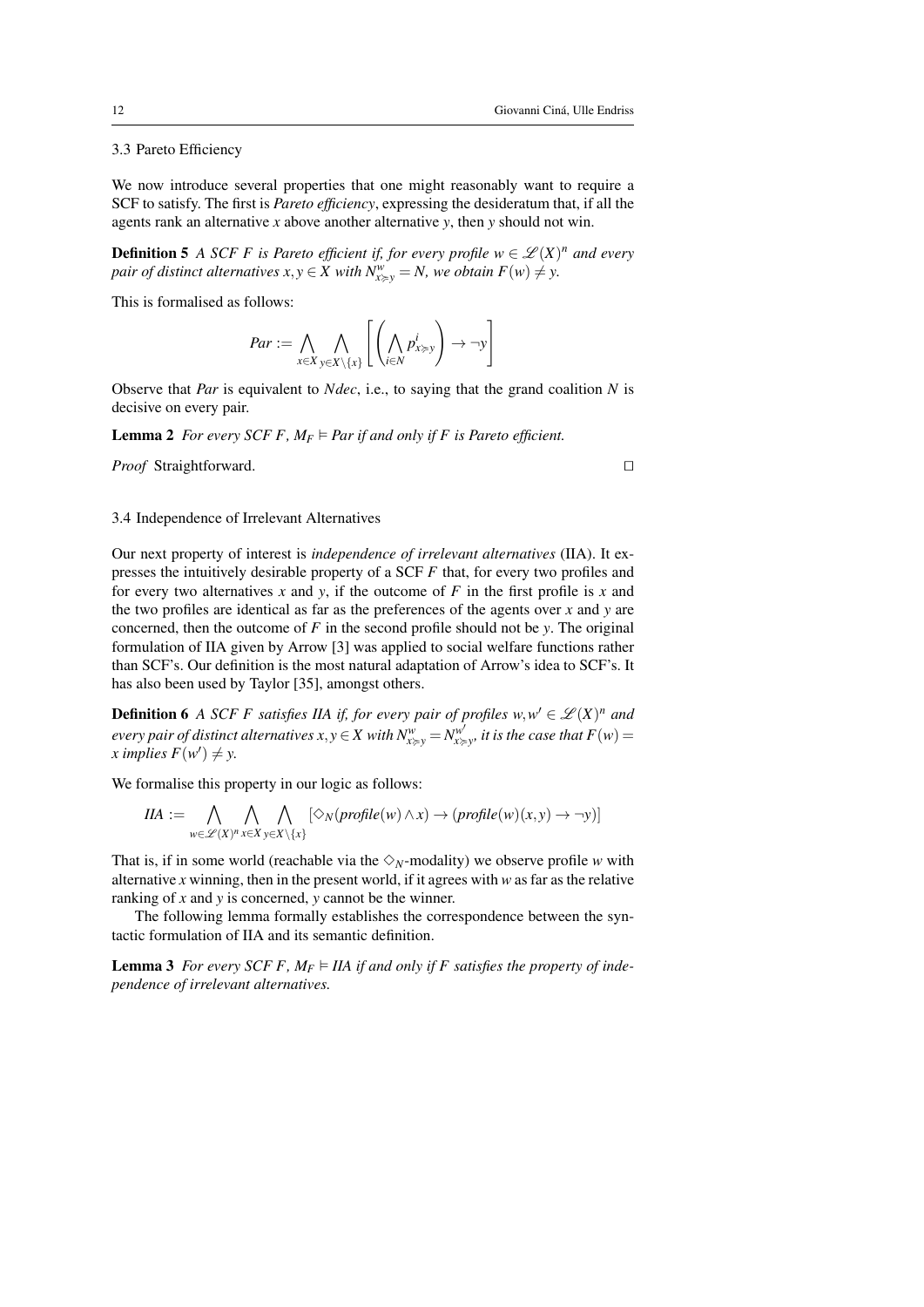*Proof* From right to left, assume *F* satisfies IIA. We want to prove every conjunct of the formula *IIA*. So take any generic world *w'* such that  $M_F$ ,  $w' \models \Diamond_N(profile(w) \land w')$ *x*). We want to show that  $M_F$ ,  $w' \vDash (profile(w)(x, y) \rightarrow \neg y)$ . So suppose  $M_F$ ,  $w' \vDash$ *profile*(*w*)(*x*, *y*), which entails  $N_{x \succ y}^w = N_{x \succ y}^w$ . By the semantics of  $\Diamond_N$ , there is a world  $w''$  such that  $M_F$ ,  $w'' \models profile(w) \land x$ , which entails  $N_{x \succ y}^w = N_{x \succ y}^{w''}$ . Thus, also  $N_{x \succ y}^{w'} =$  $N_{x \succ y}^{w''}$ . From  $M_F$ ,  $w'' \models x$  we can infer  $F(w'') = x$ . Now we can apply IIA to  $w''$  and  $w'$ and obtain  $F(w') = x$  and thus  $F(w') \neq y$ . Again by the semantics, this is tantamount to  $M_F$ ,  $w' \vDash \neg y$ .

From left to right, assume  $M_F \models IIA$ . Take any two profiles  $w, w'$  and two alternatives *x*, *y* with  $N_{x\geq y}^w = N_{x\geq y}^{w'}$ . Now assume  $F(w) = x$ . We thus have  $M_F, w \models$ *profile*(*w*) ∧ *x* and, by the semantics of  $\diamond_N$ , also  $M_F$ ,  $w' \vDash \diamond_N(profile(w) \land x)$ . Using modus ponens and formula *IIA*, we get  $M_F$ ,  $w' \models (profile(w)(x, y) \rightarrow \neg y)$ . But we assumed  $N_{x \succ y}^w = N_{x \succ y}^{w'}$ , hence  $M_F, w' \models profile(w)(x, y)$  and thus  $M_F, w' \models \neg y$ , which by the semantics entails  $F(w') \neq y$ .

#### 3.5 Strong Monotonicity

Next is a monotonicity property known as *Maskin monotonicity* or *strong monotonicity*. It requires that, whenever alternative *x* wins in a given profile and we (weakly) improve the standing of *x vis-à-vis* all other alternatives, then *x* should still win in the new profile—even if the relative rankings of other alternatives change in the profile as well. While its formal definition is similar to that of IIA, there are subtle differences: we are now quantifying over all other alternatives *y* rather than considering one specific such alternative.

**Definition 7** *A SCF F is strongly monotonic if, for every pair of profiles*  $w, w' \in$  $\mathscr{L}(X)^n$  and every alternative  $x \in X$ , it is the case that  $F(w) = x$  and  $N^w_{x \succ y} \subseteq N^{w'}_{x \succ y}$  for *all*  $y \in X \setminus \{x\}$  *together imply*  $F(w') = x$ .

This property can be encoded as follows:

$$
SM:=\bigwedge_{w\in\mathscr{L}(X)^n}\bigwedge_{x\in X}\left[\diamondsuit_N(profile(w)\wedge x)\wedge\left(\bigwedge_{y\in X\setminus\{x\}}\!N^w_{x\succcurlyeq y}\right)\rightarrow x\right]
$$

**Lemma 4** *For every SCF F,*  $M_F \models SM$  *if and only if F is strongly monotonic.* 

*Proof* From left to right, suppose  $M_F \models SM$  is the case. Now, fix two profiles *w* and *w*<sup>'</sup> and an alternative *x*, assume that  $F(w) = x$ , and assume that  $N_{x \ge y}^w \subseteq N_{x \ge y}^{w'}$  for all *y* ∈ *X* \ {*x*}. Due to *F*(*w*) = *x*, we have *M<sub>F</sub>*, *w* ⊨ *profile*(*w*) ∧ *x* and, by the semantics of  $\Diamond_N$ , also  $M_F$ ,  $w' \models \Diamond_N(profile(w) \land x)$ . By the second assumption, namely  $N^w_{x \succ y} \subseteq$ *N*<sup>w</sup><sup>*w*</sup><sub>*x*  $\succcurlyeq$ *y*</sub>. we obtain that the second conjunct of *SM*, namely  $\bigwedge_{y \in X \setminus \{x\}} N_{x \succ y}^w$ , is also true at *w'*. From the validity of *SM* we can conclude  $M_F$ ,  $w' \vDash x$  and hence  $F(w') = x$ .

From right to left, say that *F* is strongly monotonic and fix *w* and *x*. Take a generic profile *w*<sup>*'*</sup> and assume  $M_F$ ,  $w' \models \Diamond_N[x \land probile(w)] \land \bigwedge_{y \in X \setminus \{x\}} N_{x \succ y}^w$ . Due to the first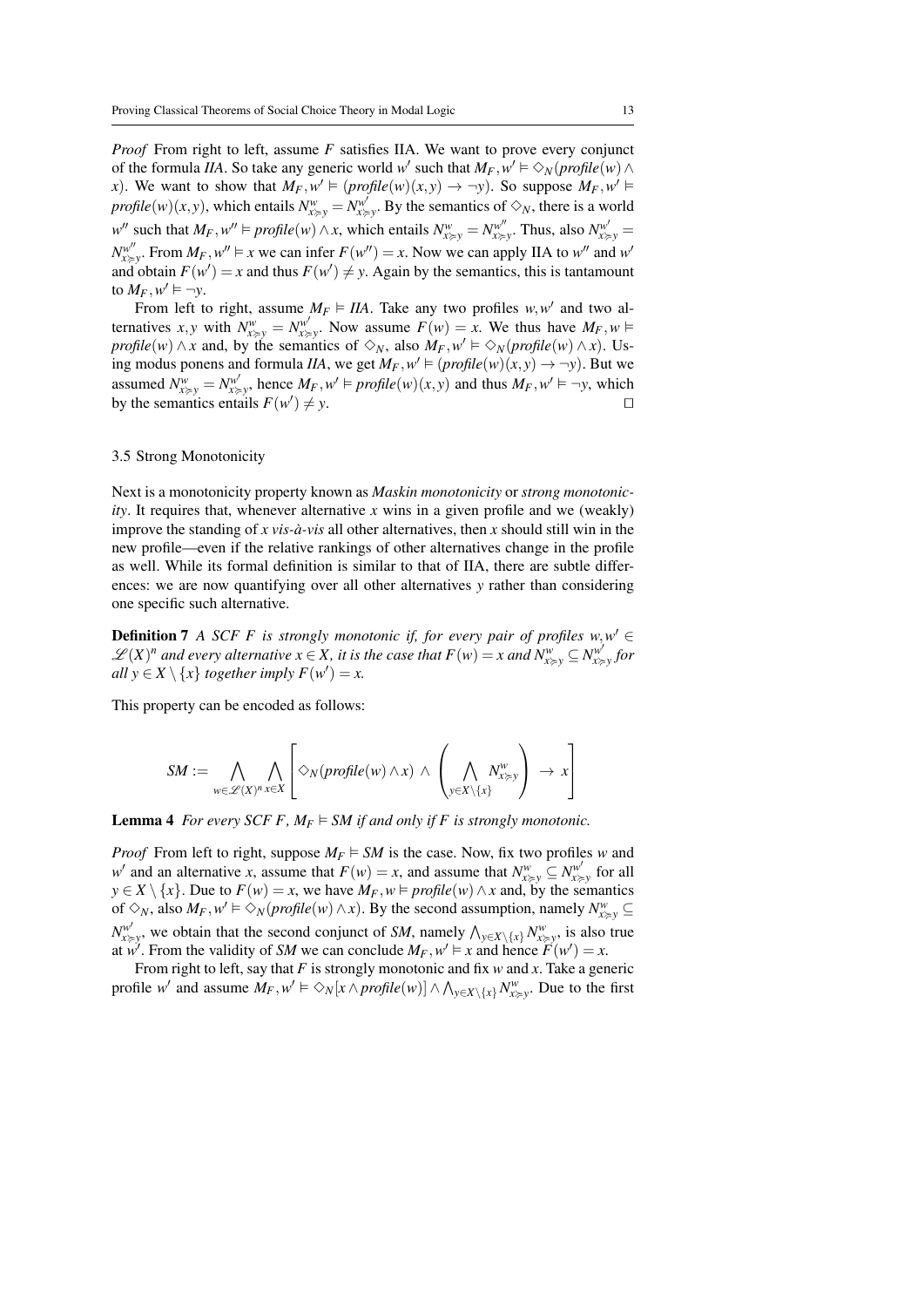conjunct we know that  $F(w) = x$ , while in light of the second we can conclude that  $N_{x \succ y}^w \subseteq N_{x \succ y}^{w'}$  for all  $y \in X \setminus \{x\}$ , because by the semantics all the supporters of *x* over *y* in *w* still support *x* over *y* in *w*<sup>'</sup>. By strong monotonicity we get  $F(w') = x$  and  $M_F$ ,  $w' \vDash x$ . Since  $w'$  was generic we can conclude that *SM* is a validity in  $M_F$ .  $\square$ 

# 3.6 Surjectivity

Our most basic property is *surjectivity*. It expresses the desideratum that every alternative should be the winner for at least one profile.

**Definition 8** *A SCF F is surjective if, for every alternative*  $x \in X$  *there exists a profile*  $w \in \mathscr{L}(X)^n$  such that  $F(w) = x$ .

We can encode surjectivity as follows:

$$
Sur := \bigwedge_{x \in X} \bigvee_{w \in \mathscr{L}(X)^n} \Diamond_N(profile(w) \land x)
$$

**Lemma 5** *For every SCF F,*  $M_F \models$  *Sur if and only if F is surjective.* 

*Proof* Straightforward. □

# 3.7 Liberalism

The idea that a form of *liberalism* can be modelled as a property of SCF's is due to Sen [32]. He postulated that every agent should have the power to determine the relative ranking of at least two alternatives  $x$  and  $y$ . For example,  $x$  might be the state of the world in which Barack Obama is president of the United States of America and you paint the walls of your bedroom in pink, and *y* might be the state of the world where Barack Obama is president of the United States of America and you paint the walls of your bedroom in white. Then you should have the power of excluding one of *x* and *y* from being the collectively chosen alternative (which of course does not mean that the other one of the two necessarily needs to be chosen). In this case, we say that you are (two-way) decisive on *x* and *y*.

**Definition 9** *A SCF F satisfies the property of liberalism if, for every individual*  $i \in N$ *there exist two distinct alternatives*  $x, y \in X$  *for which i is two-ways decisive.* 

The property of liberalism can be encoded as follows:

$$
Lib := \bigwedge_{i \in N} \bigvee_{x \in X} \bigvee_{y \in X \setminus \{x\}} (\{i\}dec(x, y) \land \{i\}dec(y, x))
$$

**Lemma 6** *For every SCF F,*  $M_F \models$  *Lib if and only if F satisfies liberalism.*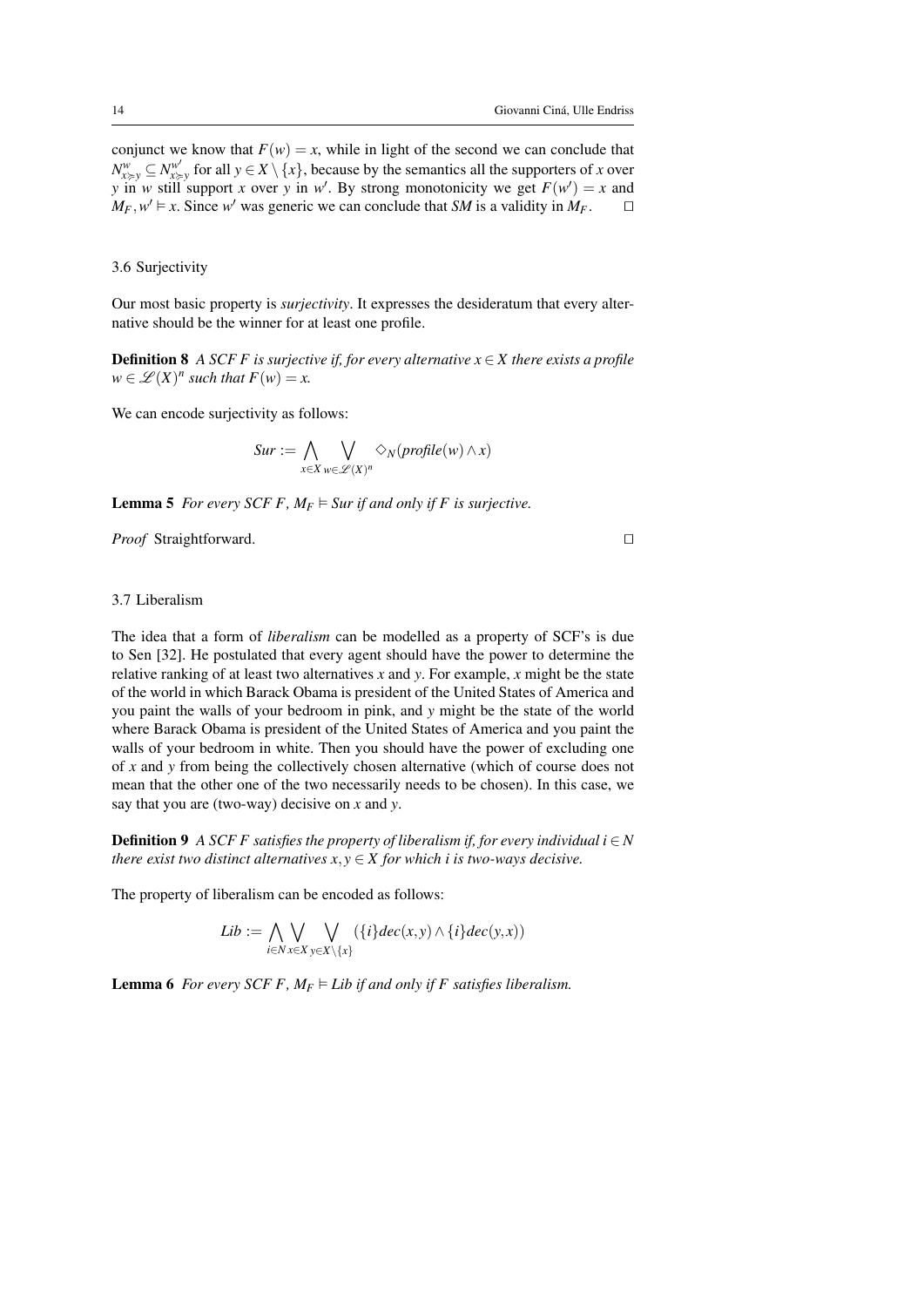*Proof* From left to right, suppose  $M_F \models Lib$ . Suppose for the sake of contradiction that  $F$  does not satisfy liberalism. If there is an individual  $i$  that is not two-ways decisive on any pairs then for every pair there is a profile *w* such that the outcome  $F(w)$ is in conflict with the preferences of *i* (say,  $x \geq i$  *y* and  $F(w) = y$ ). This means that  ${i}$ *dec*(*x*, *y*)  $\land$   $\{i\}$ *dec*(*y*, *x*) cannot be a validity in the model *M<sub>F</sub>*, and the same holds for all the pairs, so  $\bigvee_x \bigvee_{y \neq x} (\{i\}dec(x, y) \wedge \{i\}dec(y, x))$  cannot be a validity either, for our fixed *i*. This in turn entails that  $M_F \models Lib$  is not the case, which constitutes the desired contradiction.

From right to left, say that *F* satisfies liberalism. Fixing an agent *i*, it is easy to check that, calling  $x, y$  the alternatives for which  $i$  is decisive, we must have  $\{i\}$ dec(*x*, *y*)  $\land$   $\{i\}$ dec(*y*, *x*) as a validity on the model  $M_F$ . Thus, also  $\bigvee_x \bigvee_{y \neq x} (\{i\}dec(x, y) \wedge \{i\}dec(y, x))$  is a validity, and the same holds for every *i*, so we get the validity of *Lib*.  $\square$ 

#### 3.8 Dictatorships

Finally, we will require one *un*desirable property of SCF's. A *dictatorship* is a SCF for which one individual, the dictator, can enforce their top alternative as the outcome. Denote with  $top_i^w$  that alternative  $x \in X$  for which  $x \succcurlyeq_i y$  for all other alternatives  $y \in X$ in profile  $w = (\succcurlyeq_1, \ldots, \succcurlyeq_n)$ .

**Definition 10** *A SCF F is a dictatorship if there exists an agent i*  $\in$  *N* (*the dictator*) *such that, for every profile*  $w \in \mathscr{L}(X)^n$ *, we obtain*  $F(w) = top_i^w$ *.* 

The property of being a dictatorship is encoded by the following formula:

$$
Dic := \bigvee_{i \in N} \bigwedge_{x \in X} \bigwedge_{y \in X \setminus \{x\}} (p_{x \succcurlyeq y}^i \to \neg y)
$$

Observe that *Dic* is equivalent to  $\bigvee_{i \in \mathbb{N}} \{i\}$  *dec*, i.e., a SCF is dictatorial if and only if there exists an individual that is decisive on every pair.

### **Lemma 7** *For every SCF F,*  $M_F \models$  *Dic if and only if F is a dictatorship.*

*Proof* From right to left, suppose *F* is a dictatorship, and call the dictator *i*. Take any world  $w = (\succeq_1, \ldots, \succeq_n)$ . We want to show that the disjunct corresponding to *i* is true at *w*. Thus, for any two distinct alternative *x*, *y* we want to show that  $p_{x\succ y}^i \to \neg y$  is true at *w*. First, if  $x \succcurlyeq_i y$ , then  $top_i^w \neq y$  and thus, due to *F* being a dictatorship of *i*, we have  $F(w) \neq y$ . By the semantics, this entails  $M_F, w \models \neg y$  and thus  $M_F, w \models p_{x \geq y}^i \rightarrow \neg y$ . Second, if  $x \neq_i y$ , then  $M_F$ ,  $w \not\models p_{x \geq y}^i$ , and the implication holds vacuously.

From left to right, suppose  $M_F \models Dic$ . Then one of the disjuncts must be valid, say for agent *i*. Suppose  $x = top_i^w$  under profile *w*. Then  $M_F$ ,  $w \models \bigwedge_{y \in X \setminus \{x\}} p_{x \succ y}^i$ . Since (the disjunct referring to  $i$  in) the condition *Dic* is true at  $w$ , we obtain *M*<sup>*F*</sup>,  $w$  ⊨  $\bigwedge_{y \in X \setminus \{x\}} \neg y$ . By resoluteness, this entails *M<sub>F</sub>*,  $w$  ⊨ *x* and thus  $F(w) = x$ . □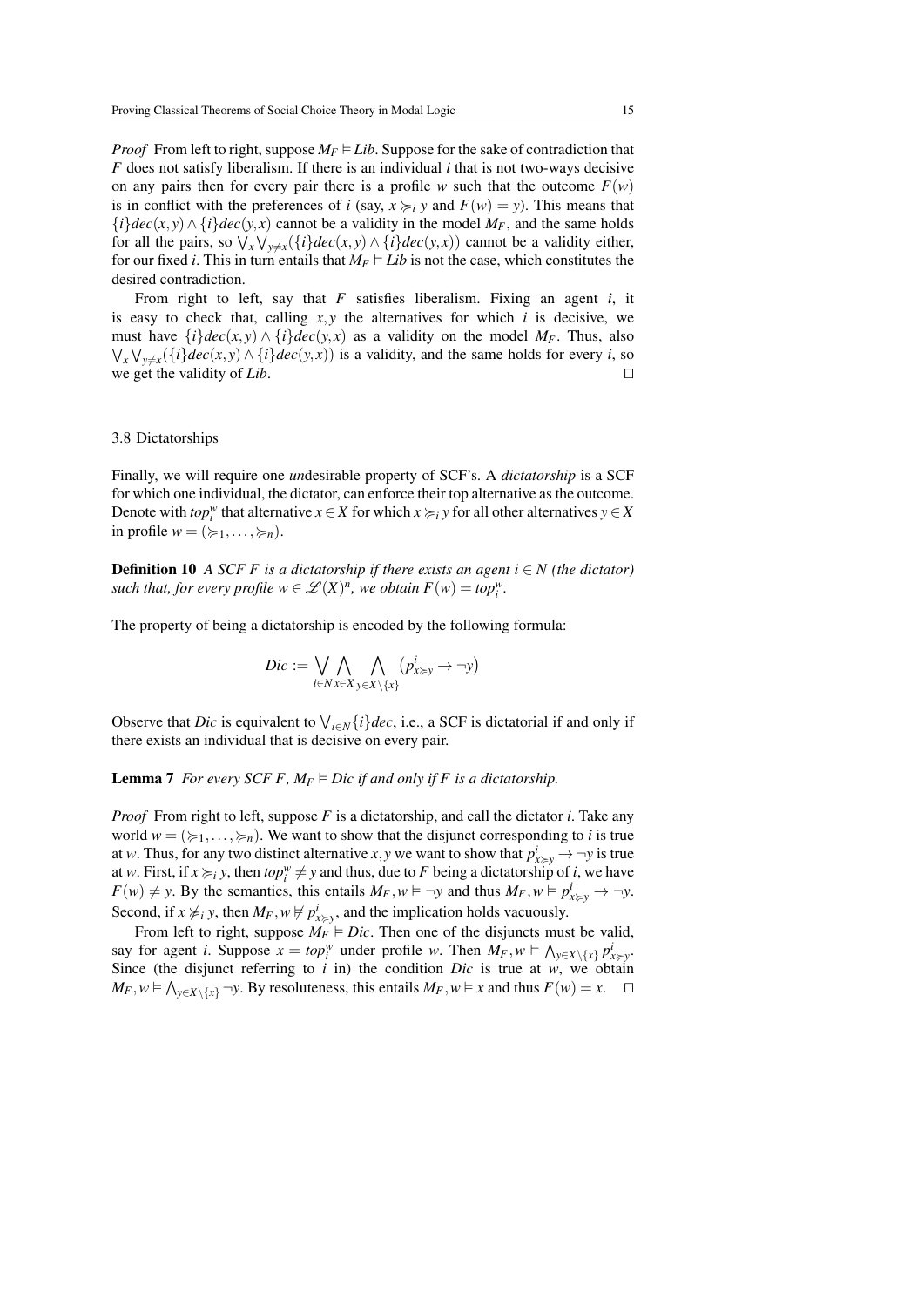Note that, in the presence of axiom (14), encoding resoluteness, the disjunction in the formula *Dic* is actually an exclusive one, i.e., not only must there be some dictator, but there must be exactly one dictator.<sup>4</sup>

# 4 Impossibility Theorems

We are now ready to state the three major impossibility theorems we are interested in as formulas in the language of our modal logic of SCF's. For each of them, we then demonstrate how to construct a full proof of the theorem within the axiomatic system we have seen to be complete for our logic (cf. Theorem 1). We start with Arrow's Theorem and then prove the Muller-Satterthwaite Theorem as a corollary. The third theorem, Sen's Theorem on the impossibility of a Paretian liberal, is mathematically much simpler and also admits a relatively short proof in our logic.

Before we begin, we need to make one important remark concerning the expressivity of our logic. Given that the language of  $L[N,X]$  is parametrised by the set of individuals *N* and the set of alternatives *X*, strictly speaking the aforementioned theorems, which all apply to scenarios with arbitrary numbers of individuals and alternatives (provided those numbers are sufficiently large), cannot be stated or proven within the logic. To prove each of these impossibility theorems in their full generality we have to resort to a meta-argument, using a proof schema, to show that, for each choice of  $N$  and  $X$ , it is possible to prove a version of the theorem in the logic instantiated to those two parameters. The same *proviso* also holds for the properties of SCF's featuring in the previous section: rather than being formulas in the logic, they are schemas of the representations of the properties in the logic.

#### 4.1 Encoding Arrow's Theorem

First published in 1951, Arrow's Theorem is widely regarded as *the* seminal contributions to social choice theory [3]. The original theorem concerns *social welfare functions*, i.e., functions mapping profiles of (weak) preference orders (permitting indifference between alternatives) to single collective preference orders. The version we present here is adapted for preference orders that do not permit indifferences between alternatives and to SCF's (which return a single winning alternative rather than a collective order). We refer to Taylor [35] for an extensive discussion of this variant of the theorem. From a mathematical point of view, both variants are essentially equivalent and can be proven using the same methods [12, 35]. We focus on linear orders (not permitting indifferences), because most standard voting rules impose this requirement on ballots [35]. We furthermore focus on SCF's, because the problem of choosing a single best alternative is more pervasive in applications than that of choosing a full ranking over alternatives.

<sup>4</sup> The reader can prove this using the Universal Domain Lemma, formula *Dic*, and axiom (14). The gist of the proof is to take a profile where two dictators disagree and to show that this leads to a contradiction.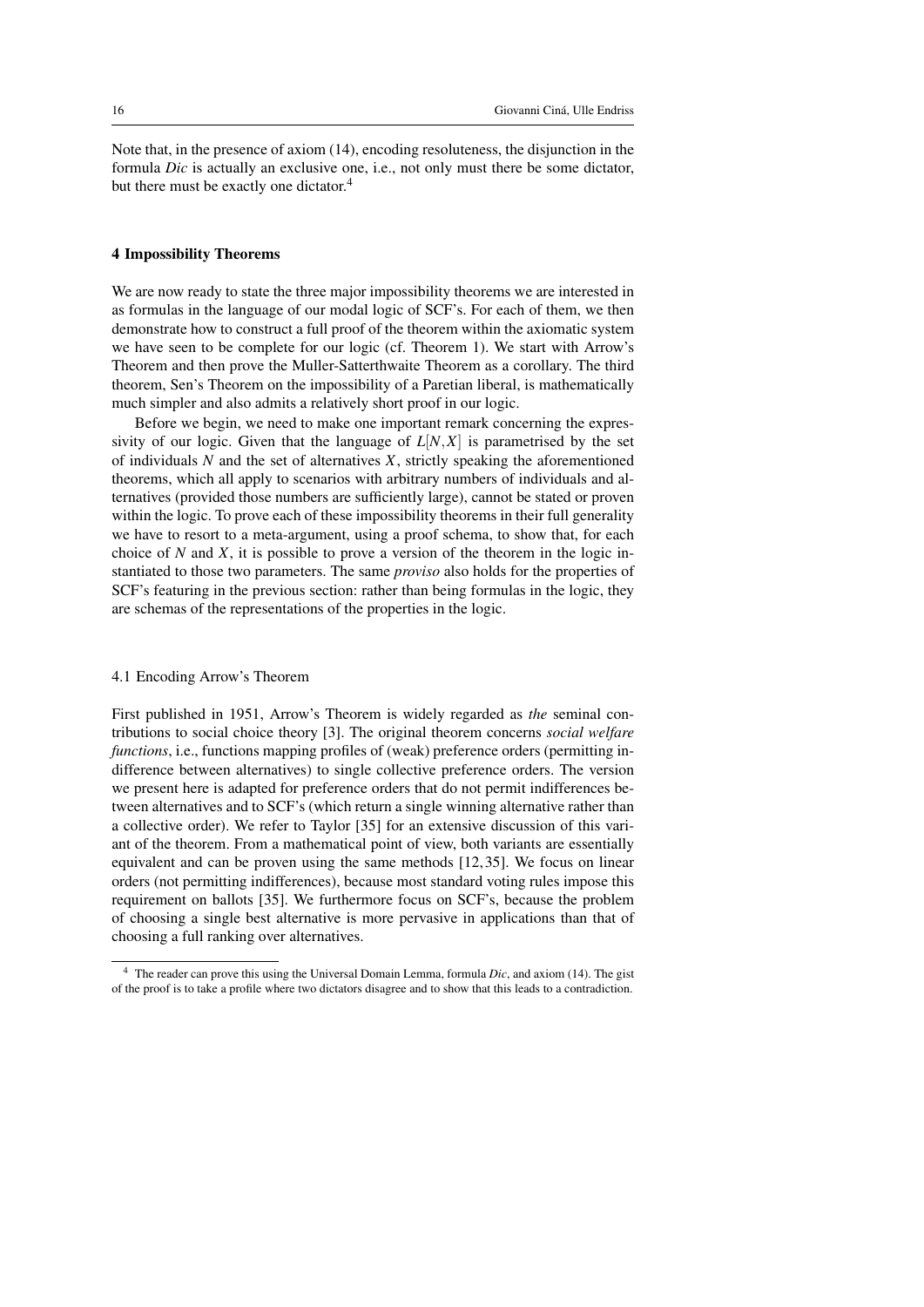Arrow showed that, rather surprisingly, any SCF for three or more alternatives that is Pareto efficient and that satisfies the property of independence of irrelevant alternatives must be dictatorial.

Theorem 2 (Arrow's Theorem) *Any SCF for at least three alternatives that satisfies IIA and the Pareto condition is a dictatorship.*

We now proceed to code a proof of Arrow's Theorem in our logic. We will use a familiar technique, based on the concept of decisive coalitions (as defined in Section 3.2), to guide our search for a proof [12, 33]. What is novel about our approach is that we show that this technique can be fully embedded into a formal derivation of the axiomatic system for  $L[N,X]$  presented earlier. We offer an outline on the main steps of the proof, from which a complete formal derivation can be recovered.

The proof is based on two main lemmas. The first lemma shows that, under certain conditions, a coalition being weakly decisive over a specific pair of alternatives implies that the same coalition is (not only weakly) decisive over all pairs.

**Lemma 8** *Consider a language parametrised by X such that*  $|X| \ge 3$ *. Then for any coalition*  $C \subseteq N$  *and any two distinct alternatives*  $x, y \in X$ *, we have that:* 

$$
\vdash Par \wedge IIA \wedge Cwdec(x, y) \rightarrow Cdec
$$

*Proof* Suppose *x*, *y*,  $x'$  and  $y'$  are distinct alternatives.<sup>5</sup> To prove *Cdec* we need to prove each of the conjuncts in the following formula:

$$
\bigwedge_{x \in X} \bigwedge_{y \in X \setminus \{x\}} \left[ \left( \bigwedge_{i \in C} p_{x \succcurlyeq y}^i \right) \to \neg y \right]
$$

Denote by *C*<sup> $\prime$ </sup> one of the possible subsets of *N* \ *C* preferring *x*<sup> $\prime$ </sup> over *y*<sup> $\prime$ </sup>. Now consider the following derivation:

(1)  $(\bigwedge_{i\in C}p_{x'\succcurlyeq y'}^{i})\to[(\bigwedge_{i\in C}p_{x'\succcurlyeq y'}^{i})\wedge\bigvee_{C'\subseteq N\setminus C}((\bigwedge_{i\in C'}p_{x'\succcurlyeq y'}^{i})\wedge(\bigwedge_{i\not\in C'\cup C}p_{y'\succcurlyeq x'}^{i}))]$ 

By finiteness of agents and alternatives and the theorems  $p^i_{x'\succcurlyeq y'} \vee p^i_{y'\succcurlyeq x'}$  for all *i* ∈ *N* we can, rearranging conjunctions and disjunctions, prove the second line of the formula; the implication follows.

- (2)  $(\bigwedge_{i\in C}p_{x'\succcurlyeq y'}^{i})\to\bigvee_{C'\subseteq N\setminus C}[(\bigwedge_{i\in C}p_{x'\succcurlyeq y'}^{i})\wedge(\bigwedge_{i\in C'}p_{x'\succcurlyeq y'}^{i})\wedge(\bigwedge_{i\not\in C'\cup C}p_{y'\succcurlyeq x'}^{i})]$ by distributivity from (1)
- (3) This part of the proof contains the derivation of the following formula, for every coalition  $C' \subseteq N \setminus C$ :

 $Par\wedge IIA \wedge Cwdec(x,y) \rightarrow [(\bigwedge_{i\in C}p_{x'\succcurlyeq y'}^{i})\wedge (\bigwedge_{i\in C'}p_{x'\succcurlyeq y'}^{i})\wedge (\bigwedge_{i\not\in C'\cup C}p_{y'\succcurlyeq x'}^{i})\rightarrow \neg y']$ We will present the derivation for any such  $C'$  below.

(4) *Par*  $\land$  *IIA*  $\land$  *Cwdec*(*x,y*)  $\rightarrow$   $\lor$   $C' \subseteq N \setminus C$ [( $\land$ <sub>*i*∈*C*</sub>  $p^i_{x' \succcurlyeq y'}$ )  $\land$  ( $\land$ <sub>*i*∈*C'*  $p^i_{x' \succcurlyeq y'}$ )  $\land$ </sub>  $(\bigwedge_{i \notin C' \cup C} p_{y' \succ x'}^i) \rightarrow \neg y'$ 

by propositional reasoning from all the instances of (3)

<sup>5</sup> With three alternatives the argument is analogous but simplified, since two of the alternatives coincide.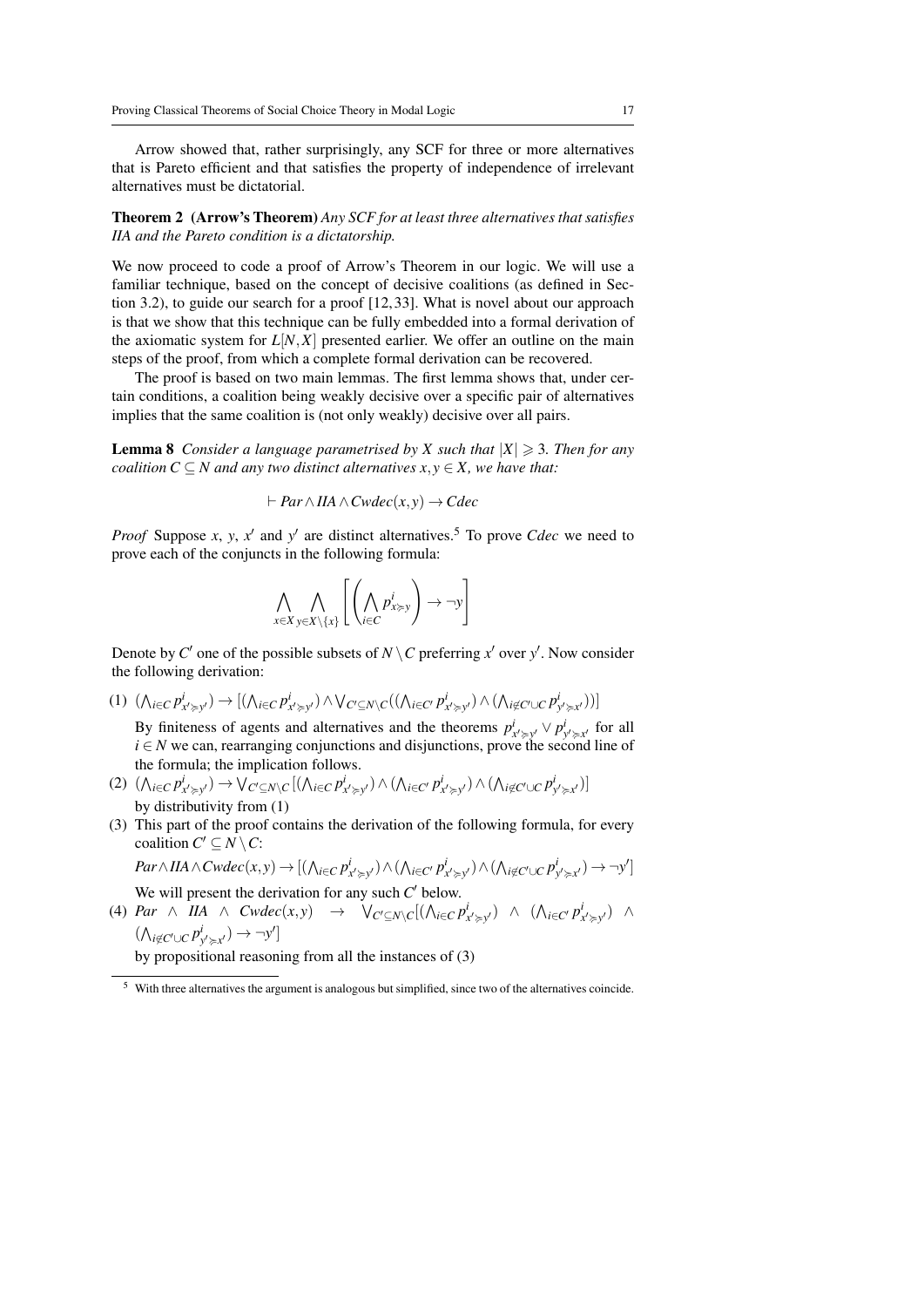(5)  $Par \wedge IIA \wedge Cwdec(x, y) \rightarrow [(\bigwedge_{i \in C} p_{x' \succcurlyeq y'}^{i}) \rightarrow \neg y']$ 

by propositional reasoning from (2) and (4)

We still need to show (all the finitely many instances of) step (3). We prove each of them in the following way. Consider a specific profile  $w = (\succcurlyeq_1, \ldots, \succcurlyeq_n)$  for which we can rearrange the conjuncts in the formula  $profile(w)$  as follows:

$$
profile(w) = (\bigwedge_{i \in C} p_{x \succcurlyeq y}^{i}) \land (\bigwedge_{i \in N} (p_{x' \succcurlyeq x}^{i} \land p_{y \succcurlyeq y'}^{i})) \land
$$

$$
(\bigwedge_{i \in C} p_{x' \succcurlyeq y'}^{i}) \land (\bigwedge_{i \notin C} p_{y \succcurlyeq x}^{i}) \land (\bigwedge_{i \notin C} p_{y' \succcurlyeq x'}^{i}) \land \alpha
$$

Here  $\alpha$  is the formula expressing the fact that all the other alternatives (if any) are ranked by all agents below  $x, y, x', y'$ . We are now ready to present a derivation for a specific coalition C':

(a) For any  $z \in X \setminus \{x, y, x', y'\}$ :  $Par \wedge profile(w) \rightarrow \neg x \wedge \neg y' \wedge \neg z$ 

from formula *Par*, the second part of *profile*(*w*), and  $\alpha$ (b)  $Cwdec(x, y) \wedge profile(w) \rightarrow \neg y$ 

- by definition of  $Cwdec(x, y)$
- (c)  $Par \land Cwdec(x, y) \rightarrow (profile(w) \rightarrow x')$
- by axiom (14), encoding resoluteness, with (a) and (b) (d)  $\Diamond_N$ *profile*(*w*)
	- by the Universal Domain Lemma
- (e)  $Par \wedge Cwdec(x, y) \rightarrow \Diamond_N(profile(w) \wedge x')$ by standard modal reasoning from (c) and (d)
- (f)  $Par \wedge IIA \wedge Cwdec(x, y) \rightarrow \Diamond_N(profile(w) \wedge x')$ by propositional reasoning from (e)
- (g)  $Par \land IIA \land Cwdec(x, y) \rightarrow [(profile(w)(x', y') \rightarrow \neg y')]$ from (f) and formula  $IIA$  w.r.t.  $x'$  and  $y'$

But  $\text{profile}(w)(x', y')$  consists of the following conjuncts:

$$
(\bigwedge_{i \in C} p_{x' \succcurlyeq y'}^{i}) \wedge (\bigwedge_{i \in C'} p_{x' \succcurlyeq y'}^{i}) \wedge (\bigwedge_{i \notin C' \cup C} p_{y' \succcurlyeq x'}^{i})
$$

Hence, we may infer that this latter formula entails  $\neg y'$ . This shows step (3) and concludes the proof.  $\Box$ 

The next lemma establishes a syntactic counterpart of what is known as the *Contraction Lemma* in the literature [33]. It says that, under certain conditions, for any way of splitting a decisive coalition of two or more agents into two sub-coalitions, one of those sub-coalitions must also be decisive.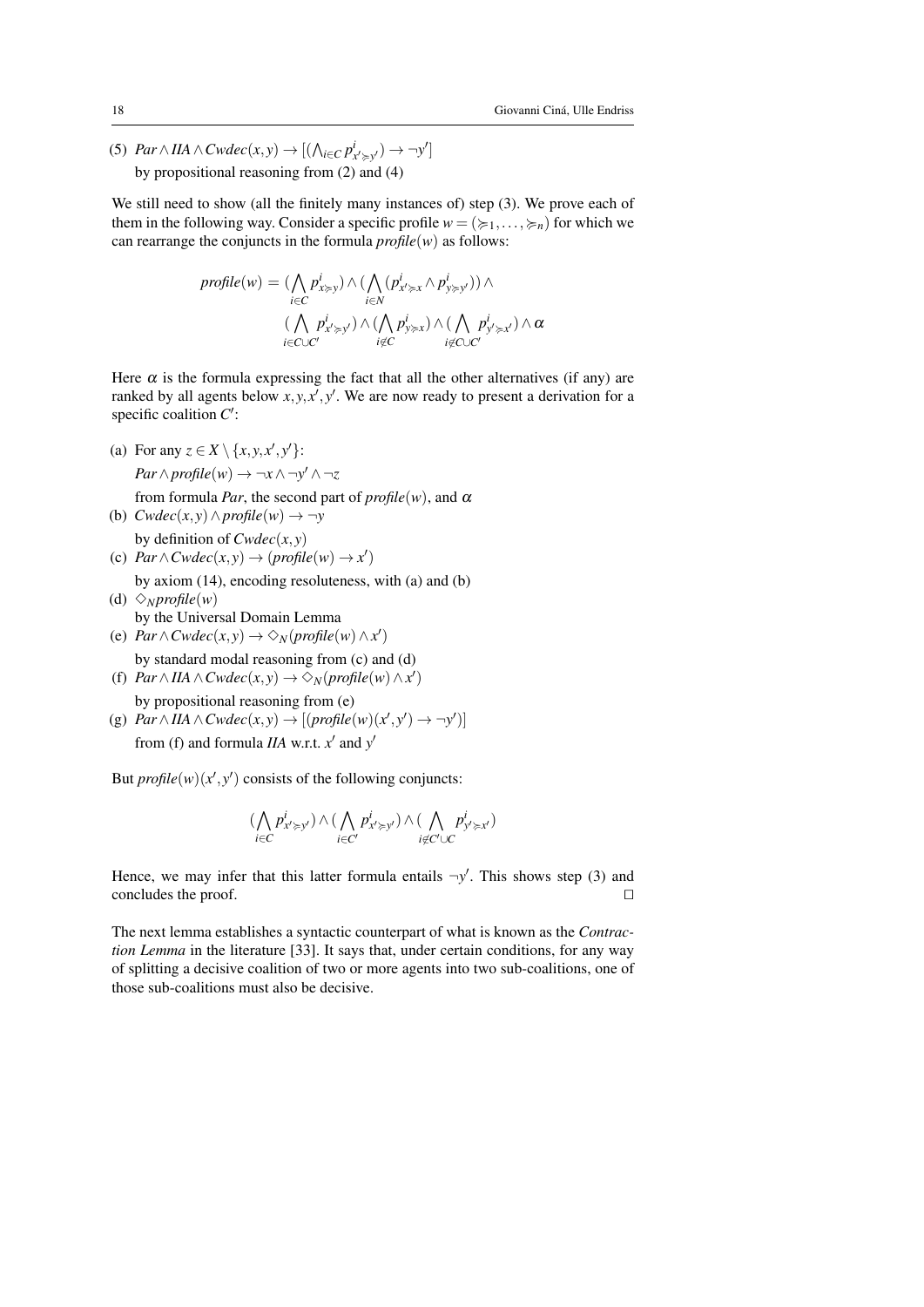Lemma 9 (Contraction Lemma) *Consider a language parametrised by X such that*  $|X|$  ≥ 3*. Then for any coalition C* ⊆ *N and any two coalitions C*<sub>1</sub> *and C*<sub>2</sub> *that form a partition of C, we have that:*

$$
\vdash Par \wedge IIA \wedge Cdec \rightarrow (C_1dec \vee C_2dec)
$$

*Proof* Consider *C*,  $C_1$  and  $C_2$  as in the statement of the lemma (i.e.,  $C = C_1 \cup C_2$  and  $C_1 \cap C_2 = \emptyset$  and let *x*, *y*, *z* be three distinct alternatives. Now consider any profile *w* for which *profile*(*w*) has the following form:

$$
profile(w) = (\bigwedge_{i \notin C_2} p_{x \succcurlyeq y}^i) \land (\bigwedge_{i \in C_1} p_{x \succcurlyeq z}^i) \land (\bigwedge_{i \in C_1 \cup C_2} p_{y \succcurlyeq z}^i)
$$

$$
(\bigwedge_{i \in C_2} p_{y \succcurlyeq x}^i) \land (\bigwedge_{i \notin C_1} p_{z \succcurlyeq x}^i) \land (\bigwedge_{i \notin C_1 \cup C_2} p_{z \succcurlyeq y}^i) \land \alpha
$$

Here  $\alpha$  encodes the fact that all other alternatives (if any) are ranked by all agents below *x*, *y*,*z*. By propositional reasoning and the fact that in profile *w* all agents in *C* prefer *y* over *z* we can derive:

$$
Cdec \to (profile(w) \to \neg z)
$$
 (1)

For any other alternative *k* different from *x* or *y*, we can derive:

$$
Par \to (profile(w) \to \neg k) \tag{2}
$$

This is so because  $\alpha$  in *profile*(*w*) encodes the fact that all other alternatives are ranked by all agents below  $x, y, z$ . Formulas (1) and (2), together with axiom (14), encoding resoluteness, enforce that *x* or *y* must be the outcome:

$$
Par \land Cdec \rightarrow ((profile(w) \rightarrow x) \lor (profile(w) \rightarrow y))
$$
\n(3)

As an aside, we note that we know (again from resoluteness) that this disjunction must be exclusive. By the Universal Domain Lemma, we have that  $\Diamond_N$ *profile* $(w)$  is a theorem, and thus, using standard modal reasoning on formula (3), we obtain:

$$
Par \wedge Cdec \rightarrow (\Diamond_N(profile(w) \wedge x) \vee \Diamond_N(profile(w) \wedge y))
$$
 (4)

Now propositional reasoning together with *IIA*, first w.r.t. the pair (*x*,*z*) and then w.r.t. the pair  $(y, x)$ , allows us to derive from formula (4) the following formula:

$$
Par \wedge IIA \wedge Cdec \rightarrow ((profile(w)(x, z) \rightarrow \neg z) \vee (profile(w)(y, x) \rightarrow \neg x))
$$

Recall that in  $profile(w)$  the agents in  $C_1$  are the only ones supporting *x* over *z*. Hence,  $(p \text{rofile}(w)(x, z) \rightarrow \neg z)$  means that  $C_1$  is weakly decisive for the pair  $(x, z)$ . Likewise, the agents in  $C_2$  are the only ones supporting *y* over *x*; thus  $\left( \text{profile}(w)(y, x) \rightarrow \neg x \right)$ means that  $C_2$  is weakly decisive for the pair  $(y, x)$ . In this fashion we can conclude that:

$$
Par \wedge IIA \wedge Cdec \rightarrow (C_1wdec(x, z) \vee C_2wdec(y, x))
$$
\n
$$
(5)
$$

We can now use Lemma 8 and propositional reasoning on formula (5) to derive:

$$
Par \wedge IIA \wedge Cdec \rightarrow (C_1 dec \vee C_2 dec)
$$

We have thus shown that  $Par \wedge IIA \wedge Cdec \rightarrow (C_1 dec \vee C_2 dec)$  must be a theorem of the logic. Note that the disjunction is still exclusive.  $\Box$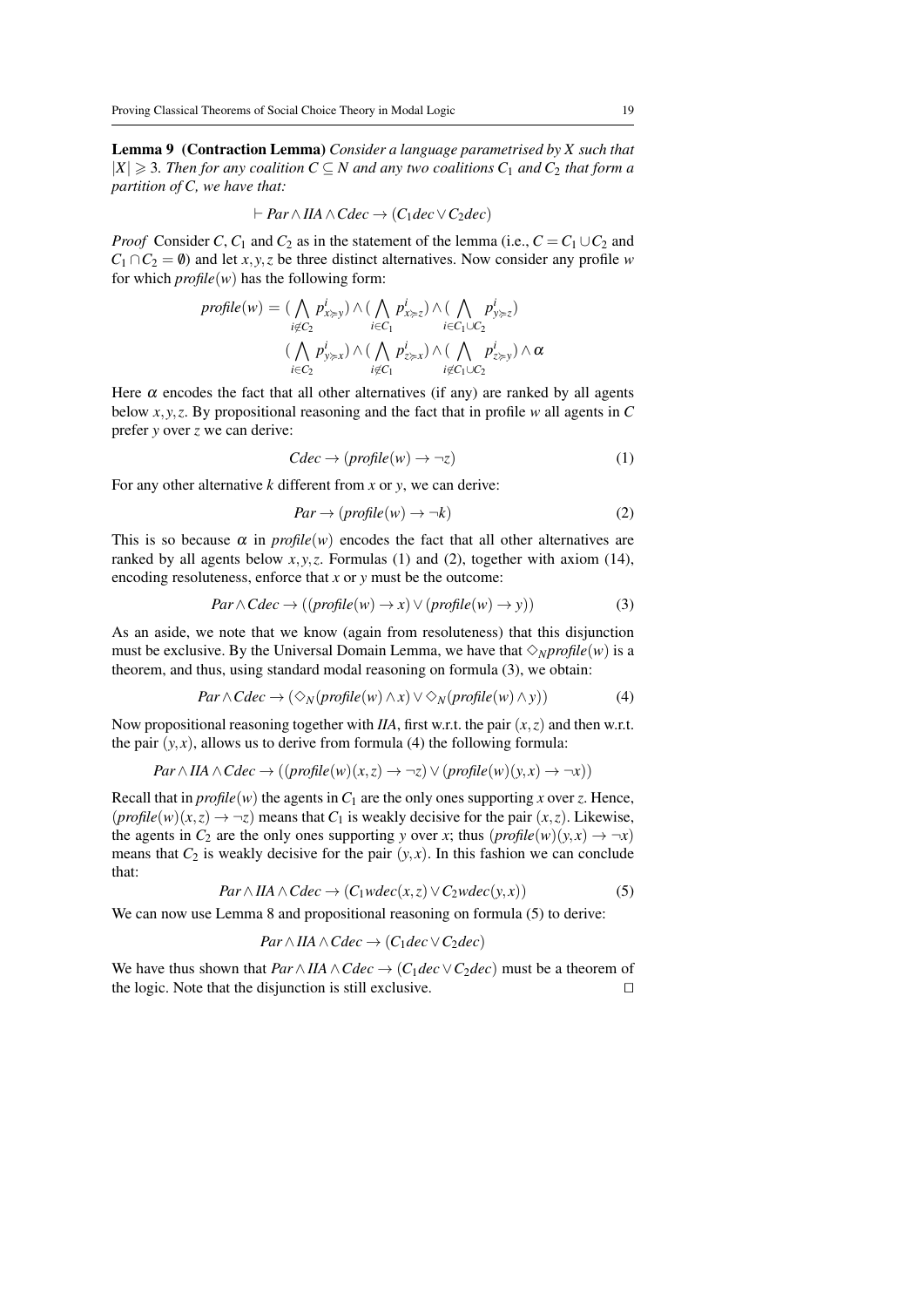We can now state and prove a syntactic counterpart of Arrow's Theorem:

Theorem 3 (Arrow's Theorem) *Consider a logic L*[*N*,*X*] *with a language parametrised by X such that*  $|X| \geq 3$ *. Then we have:* 

$$
\vdash Par \wedge IIA \to Dic
$$

*Proof* As mentioned earlier, *Par* is equivalent to *Ndec*. Exploiting the formula *IIA*, we can apply the Contraction Lemma and prove that one of two disjoint subsets of *N* is decisive. Repeating the process finitely many times (we have finitely many agents), we can show that one of the singletons that form *N* is decisive. But this is tantamount to saying that there exist a decisive agent, i.e., a dictator, so the formula  $\bigvee_{i \in N} \{i\}$  *dec*, which is equivalent to *Dic*. Hence, the formula  $Par \wedge IIA \rightarrow Dic$  can be derived as a theorem of the logic  $L[N,X]$  for any set *X* with  $|X| \ge 3$  as claimed.

Note that throughout the proof we have made implicit use of the condition  $|X| \geq 3$ when assuming the availability of three distinct alternatives (in fact, in the proof of Lemma 8 we have only gone through the most interesting case, requiring at least four alternatives).

As we already mentioned, the proof provided here is not, strictly speaking, a full syntactic proof of Arrow's Theorem *within* the logic, because the language is parametric in the set of agents *N* and the set of alternatives *X*. Nevertheless, apart from the *proviso* on the number of alternatives stated in Theorem 3, our proof is independent of the choice of  $N$  and  $X$ ; that is to say, this proof can be used as a *template* to prove the appropriate instance of Arrow's Theorem in *any* logic *L*[*N*,*X*] for *N* and *X* such that  $|X| \ge 3$ .

Due to Theorem 1 establishing completeness of the logic and Lemmas 2, 3, and 7 establishing the correctness of our representation of the Arrovian conditions within the logic, Theorem 3 is equivalent to the usual, semantic, rendering of Arrow's Theorem for SCF's stated as Theorem 2. Thus, our purely syntactic proof constitutes an independent proof of the theorem. This shows that the logic  $L[N,X]$  is a useful tool for reasoning about nontrivial concepts in social choice. In the remainder of this section we offer further support for this assertion, by proving two additional results.

### 4.2 Encoding the Muller-Satterthwaite Theorem

The Muller-Satterthwaite Theorem [23] establishes that, when there are at least three alternatives, the only SCF's that are strongly monotonic—and that do not rule out some of the alternatives as potential winners to begin with (by failing surjectivity) are the dictatorships. Like Arrow's Theorem, this result shows that certain intuitively appealing properties of SCF's simply cannot be realised in general. We directly give a syntactic formulation of this important result in our logic.

Theorem 4 (Muller-Satterthwaite Theorem) *Consider a logic L*[*N*,*X*] *with a language parametrised by X such that*  $|X| \ge 3$ *. Then we have:* 

$$
\vdash \mathit{SM} \land \mathit{Sur} \rightarrow \mathit{Dic}
$$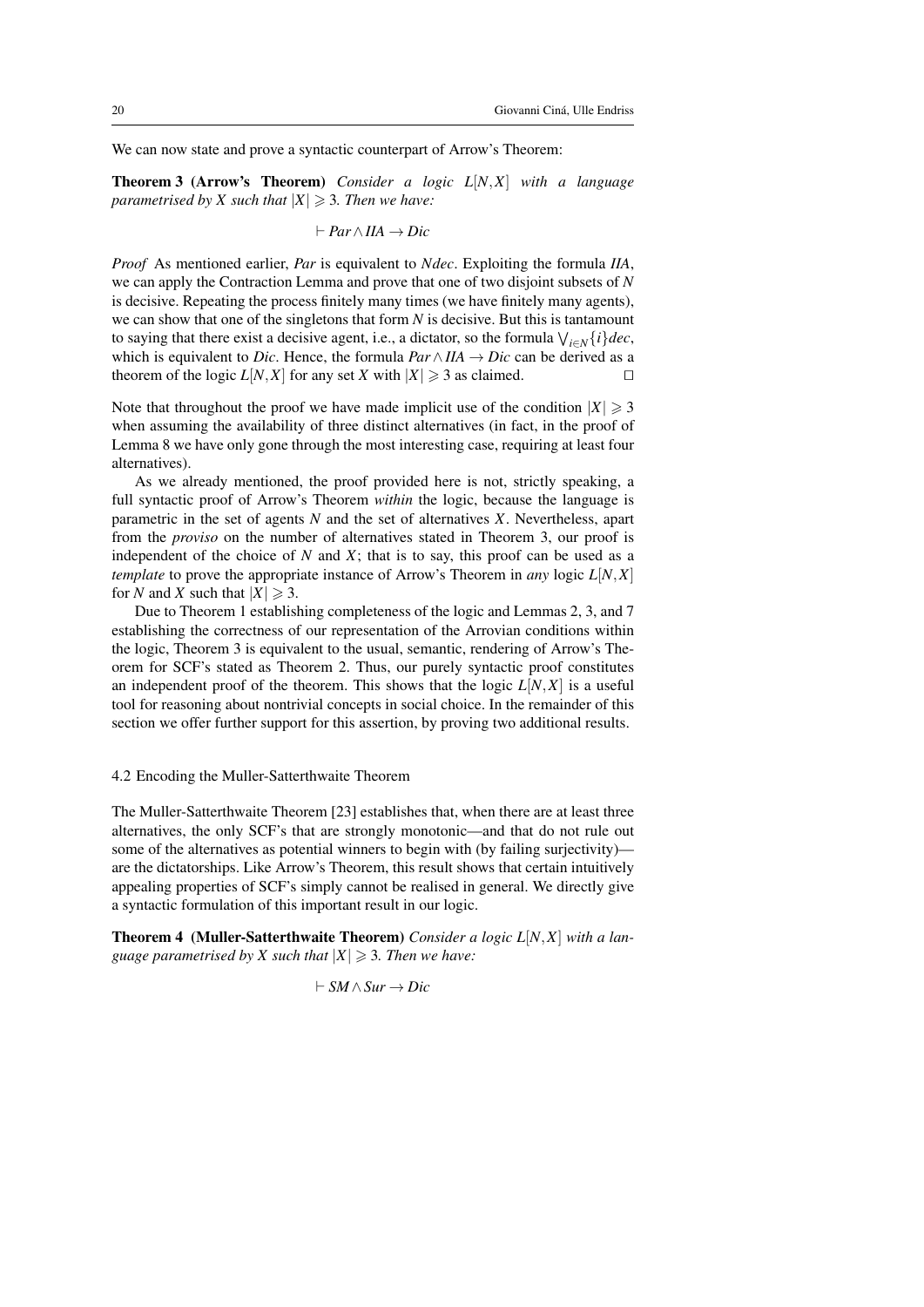*Proof* It is enough to show that  $\vdash$  *SM*  $\land$  *Sur*  $\rightarrow$  *Par*  $\land$  *IIA*. Then, by the syntactic derivation of Arrow's Theorem given earlier, we obtain *Dic*. We begin by showing that the two premises entail *IIA*. If we can show that

$$
SM \to [\Diamond_N(profile(w) \land x) \to (profile(w)(x, y) \to \neg y)]
$$

for any  $w$  and any distinct  $x, y$  then we have that the two premises prove the conjunction of all such consequents, which is *IIA*.

The general strategy is the following: first we construct a profile w<sup>"</sup> which ranks the alternatives  $x, y$  above all others and preserves the ordering of  $w$  encoded in  $profile(w)(x, y)$ ; second, by *SM*, we conclude that *x* must be the outcome in this profile w''; third we show that, for any profile w' that agrees with  $\text{profile}(w)(x, y)$ , if the outcome at  $w'$  is *y* then, again by *SM*, the outcome at  $w''$  is also *y*; this last passage contradicts the fact that  $x$  is the outcome at  $w''$ , hence  $y$  cannot be the outcome at any such  $w'$ . We proceed to encode this reasoning.

First, construct a formula representing w":

$$
profile(w'') := profile(w)(x, y) \wedge \bigwedge_{i \in N} \bigwedge_{z \neq x, y} (p_{x \geq z}^i \wedge p_{y \geq z}^i)
$$

By construction, we clearly have that:

$$
\textit{profile}(w'') \rightarrow \bigwedge_{k \in X \setminus \{x\}} N_{x \succcurlyeq k}^w
$$

Together with *SM*, this latter formula readily entails the following implication:

$$
SM \wedge \diamond_N(profile(w) \wedge x) \wedge profile(w'') \rightarrow x
$$

By the Universal Domain Lemma, we know that we have  $\Diamond_N profile(w'')$ . Thus:

$$
SM \wedge \diamond_N(profile(w) \wedge x) \rightarrow \diamond_N(profile(w'') \wedge x)
$$
 (6)

This concludes the first two parts, showing that *x* must be the outcome for the profile w<sup>"</sup>. We now reason by contradiction, assuming

$$
SM \wedge \diamond_N (profile(w) \wedge x) \wedge profile(w)(x, y) \wedge y
$$

and deriving  $\Diamond_N(p \text{ of} \mathit{lle}(w'') \land y)$ , in contradiction with formula (6), thereby forcing us to conclude that the following holds:

$$
SM \wedge \diamond_N(profile(w) \wedge x) \wedge profile(w)(x, y) \rightarrow \neg y
$$

Clearly, we can derive from the axioms that:

$$
profile(w)(x, y) \wedge y \rightarrow \bigvee_{w'} [profile(w') \wedge profile(w)(x, y) \wedge y]
$$

That is to say, there is a profile  $w'$  containing the preferences in  $\text{profile}(w)(x, y)$  for which the outcome is *y*. By the Universal Domain Lemma, we can put a diamond in front of the profile formula. Hence, after some rearrangement we obtain:

$$
profile(w)(x, y) \wedge y \rightarrow \bigvee_{w'} \Diamond_N[profile(w') \wedge y] \tag{7}
$$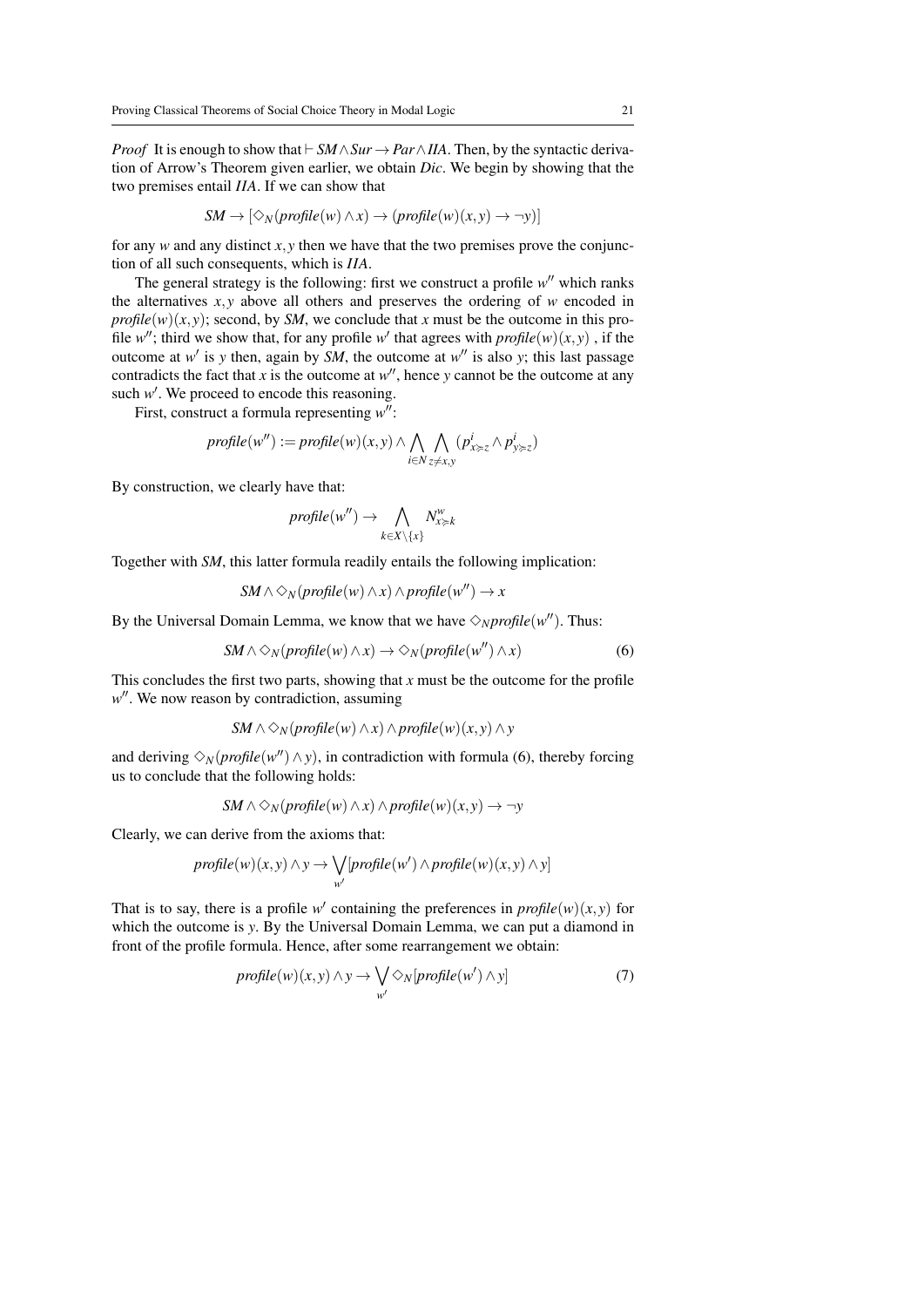Notice now that the part inside the disjunction looks like the first formula in the antecedent of *SM*, formulated for variable *y*. Upon inspection we can also check that for all such  $w''$ , we get:

$$
\mathit{profile}(w'') \rightarrow \bigwedge_{k \neq x} N_{x \succcurlyeq k}^{w'}
$$

Thus, we know that by applying *SM* we obtain:

$$
SM \wedge \Diamond_N[profile(w') \wedge y] \wedge profile(w'') \rightarrow y
$$

Now we can push *SM* inside the disjunction in formula (7), use the Universal Domain Lemma to get  $\Diamond_N$ *profile*(*w*<sup>*n*</sup>), and apply the latter formula to conclude that each of the disjuncts entails  $\Diamond_N(profile(w'') \land y)$ . But then the whole disjunction entails it and we can derive:

$$
profile(w)(x, y) \wedge y \rightarrow \Diamond_N (profile(w'') \wedge y)
$$

This contradicts formula (6), since only one alternative can be the outcome and  $x \neq y$ . Hence, we have derived *IIA*.

Now for the derivation of *Par*. It is enough to show that *SM* ∧ *Sur* entails each conjunct of the following form:

$$
(\bigwedge_{i\in N} p_{x\succcurlyeq y}^i) \to \neg y \tag{8}
$$

From Sur we know that  $\bigvee_w \Diamond_N(p \text{ of } \text{ile}(w) \land x)$ . Construct the profile w'' which is the same as *w* but with the difference that *x* has been ranked over *y* by all agents:

$$
profile(w'') := \bigwedge_{i \in N} p_{x \succcurlyeq y}^i \land \bigwedge_{z, k \neq x} profile(w)(z, k) \land \bigwedge_{y >_i z} p_{x \succcurlyeq z}^i \land \bigwedge_{z >_i y} profile(w)(x, z)
$$

where  $y >_i z$  in the subscript is just notation to mean that *y* is ranked over *z* by *i* in *w* and similarly for  $z > i$  *y*. Clearly by this formula we have that if  $z > i$  *y* in *w* then in *w*<sup>*n*</sup> their ranking in unchanged, while for  $z = y$  and  $y > i z$  now x is ranked above z; thus

$$
profile(w) \rightarrow \bigwedge_{y \in X \setminus \{x\}} N_{x \succcurlyeq y}^w
$$

Hence by *SM* we have that  $\Diamond_N(profile(w) \land x) \land profile(w'') \rightarrow x$ , that is, *x* is still the outcome in *w*<sup>*n*</sup>. Hence, every disjunct in *Sur* entails  $\Diamond_N(profile(w'') \land x)$ . Now notice that the antecedent in the formula (8), namely  $(\bigwedge_{i \in N} p_{x \geq y}^i)$ , by construction is just *profile*( $w''$ )( $x, y$ ). So pushing the latter into the disjunction we obtain that each disjunct entails:

$$
\diamondsuit_N(\textit{profile}(w'') \land x) \land \textit{profile}(w'')(x, y)
$$

But this is the antecedent of *IIA*, hence each disjunct actually entails  $\neg y$ . Therefore, the whole disjunction entails  $\neg y$ , and we have proved the desired implication (8).  $\square$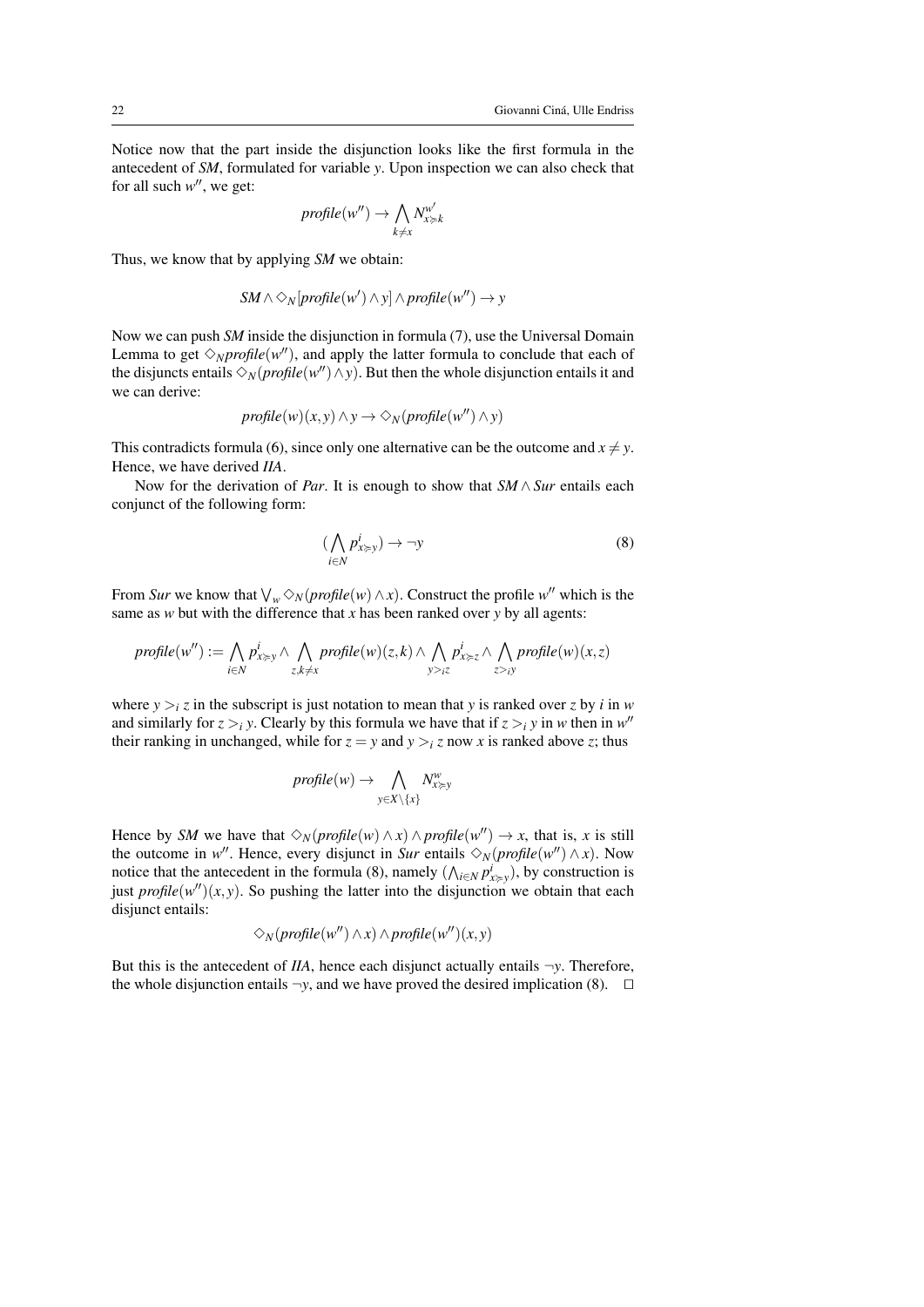## 4.3 Encoding Sen's Approach to Rights

Sen's Theorem [32] shows that it is impossible to satisfy both the property of Pareto efficiency and the property of liberalism. Unlike the other impossibility theorems discussed, this result does not depend on any assumptions regarding the number of alternatives. We again give directly a syntactic formulation using our logic.

Theorem 5 (Sen's Theorem) *Consider any logic L*[*N*,*X*]*. Then we have:*

 $\vdash$  ¬(*Par* ∧*Lib*)

*Proof* Our derivation will mirror the standard proof of the theorem [12,32]. It is sufficient to show that  $(Par \wedge Lib)$  entails a contradiction. To make the notation lighter we will use the following abbreviation, meaning that an agent *i* is two-way decisive over the pair  $(x, y)$ :

$$
Libi(x, y) := {i}dec(x, y) \wedge {i}dec(y, x)
$$

Consider only two of the conjuncts of *Lib*, say for agents  $i_1$  and  $i_2$ . If we can prove that these two conjuncts together with *Par* entail a contradiction then we are done. Begin by rearranging the conjunction of disjunctions in the definition of *Lib* into a disjunction of conjunctions. For two agents this will look like this:

$$
\bigvee_{x_1, x_2, y_1, y_2} (Lib^{i_1}(x_1, y_1) \wedge Lib^{i_2}(x_2, y_2)) \tag{9}
$$

This formula essentially says that there are two pairs of elements on which the two agents are respectively two-way decisive. If we can prove that each of the disjuncts entails a contradiction, then by the laws of disjunction we can infer that the whole formula entails a contradiction. Note that we can push *Par* inside such a conjunction. Therefore, the task at hand is to show that formulas of the following shape entail a contradiction for every choice of the four alternatives:

$$
Par\wedge (Lib^{i_1}(x_1,y_1)\wedge Lib^{i_2}(x_2,y_2))
$$

We focus on the cases, i.e., the disjuncts, in which these are all distinct alternatives; the cases of two or three alternatives follow via a similar argument with some alternatives being merged into one. For each choice of  $x_1, x_2, y_1, y_2 \in X$  build the profile  $w_{x_{1,2},y_{1,2}}$  with the following properties:

- $-$  Individual  $i_1$  ranks  $x_1$  above  $y_1$ .
- $-$  Individual  $i_2$  ranks  $x_2$  above  $y_2$ .
- All individuals rank  $y_1$  above  $x_2$  and also  $y_2$  above  $x_1$ .
- All individuals rank  $x_1, x_2, y_1, y_2$  above all other alternatives.

These properties correspond to the following formulas:

$$
- p_{x_1 \succcurlyeq y_1}^{i_1}
$$
  
-  $p_{x_2 \succcurlyeq y_2}^{i_2}$   
-  $\Lambda_{i \in N} (p_{y_1 \succcurlyeq x_2}^i \wedge p_{y_2 \succcurlyeq x_1}^i)$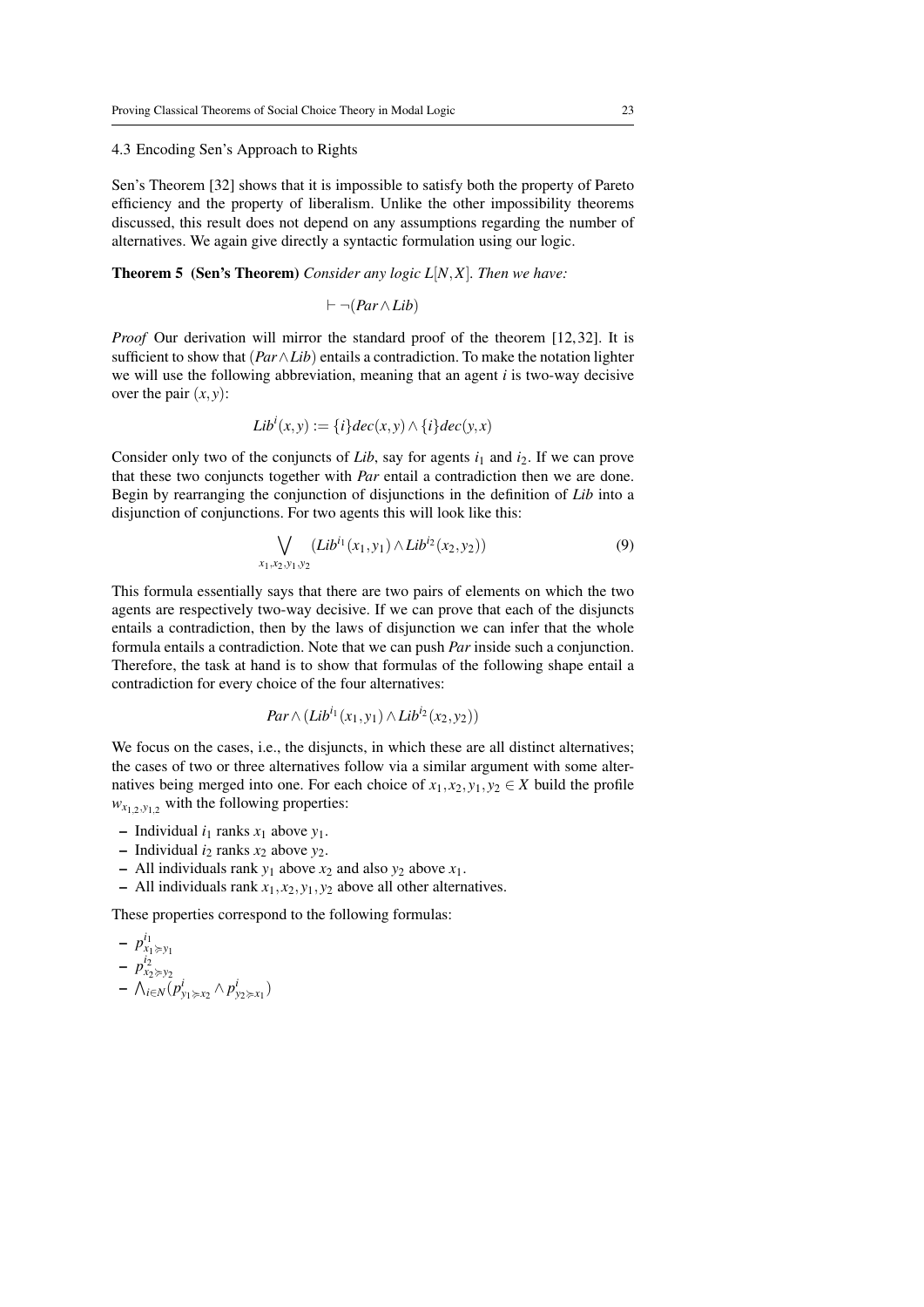$\rightarrow \bigwedge_{i \in N} (p_{x_1\succcurlyeq z}^i \land p_{x_2\succcurlyeq z}^i \land p_{y_1\succcurlyeq z}^i \land p_{y_2\succcurlyeq z}^i)$  for all other alternatives *z* ∈ *X* 

Therefore, they will be part of a big conjunction forming  $\text{profile}(w_{x_{1,2},y_{1,2}})$ . Clearly, by combining the latter two of the above formulas with the formula representing the Pareto condituon, we we can derive the following two formulas:

 $\rightarrow$  (*Par* ∧  $\bigwedge_{i \in N} (p_{y_1\succ x_2}^i \land p_{y_2\succ x_1}^i)$ ) → (¬*x*<sub>2</sub> ∧ ¬*x*<sub>1</sub>)  $(Par \wedge \wedge_{i \in N} (p_{y_1 \succ z}^i \wedge p_{y_2 \succ z}^i \wedge p_{x_1 \succ z}^i \wedge p_{x_2 \succ z}^i)) \rightarrow \neg z$ for all other alternatives  $z \in X$ 

Thus, we can derive:

$$
(Par \wedge profile(w_{x_{1,2},y_{1,2}})) \rightarrow (\neg x_2 \wedge \neg x_1 \wedge \neg z)
$$

It is also easy to prove that the following two formulas hold:

 $-$  *Lib*<sup>*i*</sup>1(*x*<sub>1</sub>, *y*<sub>1</sub>) ∧ *p*<sup>*i*<sub>1</sup><sub>*x*<sub>1</sub>≽ *y*<sub>1</sub> → ¬*y*<sub>1</sub></sup></sub></sub>  $- Lib^{i<sub>2</sub>}(x<sub>2</sub>, y<sub>2</sub>) \wedge p^{i<sub>2</sub>}^{i<sub>2</sub> \succcurlyeq y<sub>2</sub>} \rightarrow \neg y<sub>2</sub>$ 

Recall that the formulas  $p_{x_1 \succcurlyeq y_1}^{i_1}$  and  $p_{x_2 \succcurlyeq y_2}^{i_2}$  are also contained in *profile*( $w_{x_1,2,y_1,2}$ ). Hence, summing up what we have seen so far, we obtain:

$$
[Par \wedge Lib^{i_1}(x_1, y_1) \wedge Lib^{i_2}(x_2, y_2) \wedge profile(w_{x_{1,2}, y_{1,2}})] \rightarrow [\neg x_1 \wedge \neg x_2 \wedge \neg y_1 \wedge \neg y_2 \wedge \overline{Z}]
$$

In the above formula, we use  $\overline{Z}$  as a shorthand for the conjunction  $\bigwedge_{z \in X \setminus \{x_1, x_2, y_1, y_2\}} \neg z$ . The consequent of the implication above is a negation of all the alternatives in *X*, a formula that is inconsistent with the first part of axiom (14), the axiom encoding resoluteness of the SCF. Hence, we obtain:

$$
[Par \wedge Lib^{i_1}(x_1, y_1) \wedge Lib^{i_2}(x_2, y_2) \wedge profile(w_{x_{1,2}, y_{1,2}})] \rightarrow \bot
$$
 (10)

Due to the Universal Domain Lemma, we know that the formula  $\Diamond_N$ *profile*( $w_{x_{1,2},y_{1,2}}$ ) is a theorem of the logic. So if we are given  $Par \wedge Lib^{i_1}(x_1, y_1) \wedge Lib^{i_2}(x_2, y_2)$ , we can certainly deduce:

$$
Par \wedge Lib^{i_1}(x_1,y_1) \wedge Lib^{i_2}(x_2,y_2) \wedge \diamondsuit_N profile(w_{x_{1,2},y_{1,2}})
$$

By this formula, formula (10), and modal reasoning we can conclude:

$$
[Par \wedge Lib^{i_1}(x_1,y_1) \wedge Lib^{i_2}(x_2,y_2) \wedge \Diamond_N profile(w_{x_{1,2},y_{1,2}})] \rightarrow \Diamond_N \perp
$$

Since  $\Diamond_N \perp \to \perp$  is a theorem of normal modal logic we get:

$$
[Par\wedge Lib^{i_1}(x_1,y_1)\wedge Lib^{i_2}(x_2,y_2)]\rightarrow\perp
$$

Thus, we have shown that one of the disjuncts of formula (9) implies a contradiction. Repeating the same proof for every permutation of the four alternatives, we can thus prove that the whole disjunction entails a contradiction. Thus, also (*Par*∧*Lib*) entails a contradiction and we are done.  $\Box$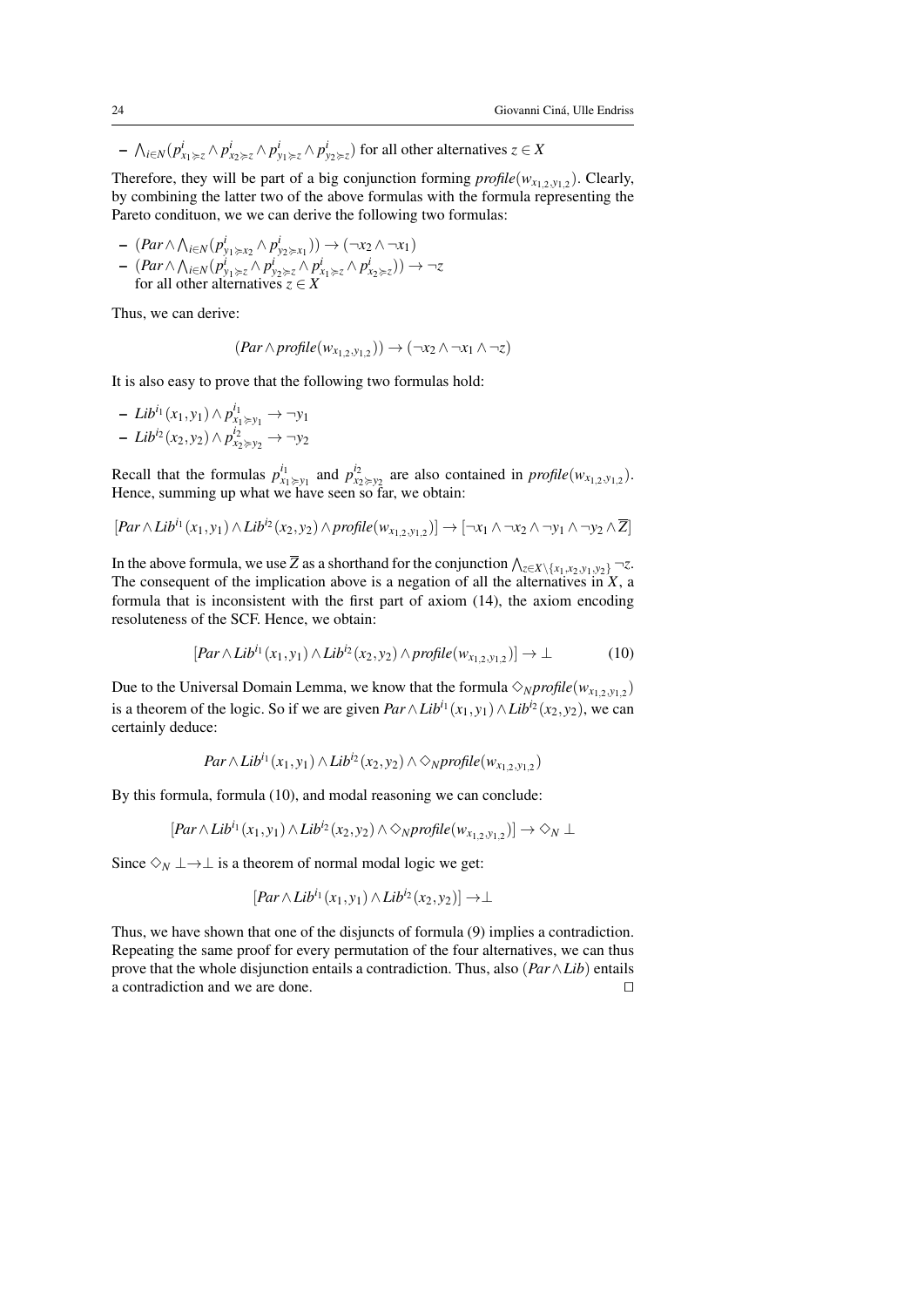# 5 Implementing the Logic

In this section we expand on the possibility of implementing the logic. As we will see, it is possible to translate the language of *L*[*N*,*X*] into classical propositional logic, and more specifically into the propositional language used by Tang and Lin [34]. This paves the way for the application of SAT solvers to check the validity of formulas in our logic, thereby allowing for a fully automated check of the validity of the theorems formulated in this paper.

The language for modelling social choice functions used by Tang and Lin consists of two predicates:  $p(i, x, y, w)$ , expressing that in profile *w* agent *i* prefers *x* over *y*, and  $s(x, w)$ , expressing that alternative *x* is the winner in profile *w*. In full generality, these predicates belong to a multi-sorted first order logic with variables for agents, alternatives, and profiles. However, when the number of agents and alternatives is fixed, we can translate the quantified formulas into propositional formulas substituting for the variables all the finitely many constants; this is how Tang and Lin obtain a propositional language that can be fed into a SAT solver. Formulas in the resulting propositional language are also evaluated on the models of Definition 4:

$$
- M \models p(i, x, y, w) \text{ iff } x \succcurlyeq_i y \text{ in profile } w
$$

$$
- M \models s(x, w) \text{ iff } F(w) = x
$$

We show here how to adapt the so-called Standard Translation [6] from modal logic into first-order logic to a translation from our modal language into the multi-sorted first-order logic with predicates  $p(i, x, y, w)$  and  $s(x, w)$ . Once this is done, the formulas of the latter language can be turned into propositional clauses and checked following the approach of Tang and Lin [34]. Consider the following translation of the language of  $L[N,X]$  into the language with predicates  $p(i, x, y, w)$  and  $s(x, w)$ . The translation is parametric in *w*, a variable ranging over profiles:

$$
t_{w}(p_{x \geq y}^{i}) \rightarrow p(i, x, y, w)
$$
  
\n
$$
t_{w}(\neg \varphi) \rightarrow \neg t_{w}(\varphi)
$$
  
\n
$$
t_{w}(\varphi \land \psi) \rightarrow t_{w}(\varphi) \land t_{w}(\psi)
$$
  
\n
$$
t_{w}(x) \rightarrow s(x, w)
$$
  
\n
$$
t_{w}(\Diamond_{C}\varphi) \rightarrow \exists w'(\bigwedge_{i \in N \setminus C} \bigwedge_{x \neq y \in X} [t_{w}(p_{x \geq y}^{i}) \leftrightarrow t_{w'}(p_{x \geq y}^{i})] \land t_{w'}(\varphi))
$$

The other propositional connectives are handled accordingly. The following lemma establishes the connection between the satisfiability problem for  $L[N,X]$  and the satisfiability problem for the propositional language associated with the same parameters.

**Proposition 2** *For every formula*  $\varphi$  *in the language of L[N,X], profile w, and SCF F*,  $\varphi$  *is satisfiable at*  $M_F$ *,w if and only if*  $t_w(\varphi)$  *is satisfiable at*  $M_F$ *.* 

*Proof* The proof proceedss by induction on the complexity of  $\varphi$ . The base cases are immediate by the translation and the semantics; we expand only on the case of the modality.

First, suppose  $\Diamond$ *C* $\phi$  is satisfiable. Then there are a SCF *F* and a profile *w* such that  $M_F$ ,  $w \models \Diamond_C \varphi$ , which in turn entails that there is another profile  $w^I$  with  $\succcurlyeq_i = \succ_i'$  for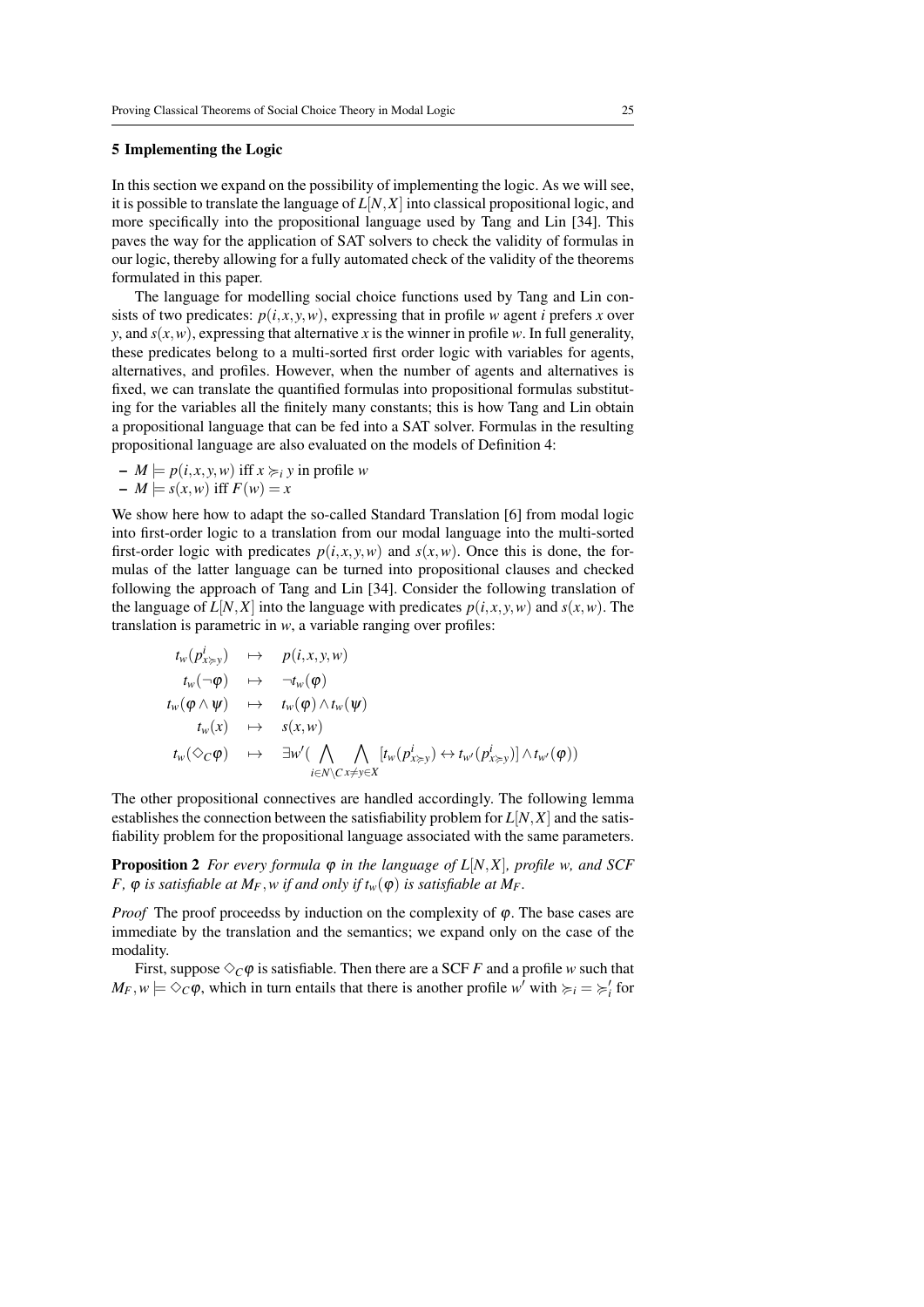all  $i \in N \setminus C$  such that  $M_F$ ,  $w' \models \varphi$ . By the induction hypothesis,  $t_{w'}(\varphi)$  is satisfiable at  $M_F$ . Since  $\succcurlyeq_i = \succcurlyeq'_i$  is the case, we will have that  $\bigwedge_{i \in N \setminus C} \bigwedge_{x,y \in X} [t_w(p^i_{x \succcurlyeq y}) \leftrightarrow t_{w'}(p^i_{x \succcurlyeq y})]$ is true at  $M_F$ . So we can conclude that  $t_w(\varphi)$  is satisfiable at  $M_F$  when  $w'$  is the witness of the existential quantifier.

For the other direction, suppose  $t_w(\Diamond_C \varphi)$  is satisfiable at  $M_F$ . Then there exists a profile w' such that  $\bigwedge_{i \in N \setminus C} \bigwedge_{x,y \in X} [t_w(p^i_{x \ge y}) \leftrightarrow t_{w'}(p^i_{x \ge y})]$  and  $t_{w'}(\varphi)$  are true. From the second formula and induction hypothesis we get that  $M_F$ ,  $w' \models \varphi$ , while from the first we can conclude that  $\succcurlyeq_i = \succ_i'$  for all  $i \in N \setminus C$ . Thus,  $M_F$ ,  $w \models \Diamond_C \varphi$ .

The reader may now wonder: why are we using modal logic at all, if we can collapse everything to propositional logic? The key here is *size:* the readability of the formulas of *L*[*N*,*X*], and therefore its usefulness as a tool for formalisation, is lost in the translation into propositional logic.

To make this point precise, we inductively define a function *s* assigning a size to each formula in a modal propositional language: the size of propositional atoms is 1, and the size of any other formula is the sum of the sizes of its immediate subformulas plus 1. For example, the size of  $p \land \neg q$  is  $1 + 1 + (1 + 1) = 4$ . It is easy to see that the size contributed by the propositional atoms and the boolean connectives remains constant during the translation:  $s(t_w(p_{x \succ y}^i)) = s(p(i, x, y, w)) = 1 = s(p_{x \succ y}^i)$ , and similarly for the other cases. For the modality, however, we have a significant difference. The formula  $\Diamond_C \varphi$  has size  $s(\varphi) + 1$ , while its translation  $t_w(\Diamond_C \varphi)$  has size

$$
|\mathscr{L}(X)|^n \times [s(t_w(\varphi)) + 1 + (|N \setminus C| \times (|X^2| - |X|) \times 4) - 1]
$$

This formula comes from the definition of the translation. First of all, after *X* and *N* have been fixed, we have to transform the existential quantifier into a big disjunction over all possible profiles; this explains the multiplication with the factor  $|\mathscr{L}(X)|^n$ . Within the square brackets, we have to add the size of the translation of  $\varphi$  to the size of the formula  $\bigwedge_{i \in N \setminus C} \bigwedge_{x,y \in X} [t_k(p_{x \succ y}^i) \leftrightarrow t_{k'}(p_{x \succ y}^i)]$ , plus 1 because of the conjunction. Now let us look at the latter formula. If we take the bi-implication between atomic propositions as primitive, the inner formula has size 3 (otherwise it would be even greater). This needs to be multiplied with the size of the complement of *C* and the size of  $|X^2|$  minus all the pairs in the diagonal (we consider  $x \neq y$ ). Counting the conjunction associated with each of the instances of the bi-implication and subtracting 1 for the additional conjunction that we are considering, we arrive at the formula above.

The reader can get a feel of the blow-up by considering the following example. Let us analyse the simple case in which there are 3 alternatives and 2 agents, and where *C* is a singleton. We take  $\varphi = x$ , an atomic proposition, so that  $s(\varphi) = 1$  and  $s(\Diamond_C \varphi) = 2$ . On the other hand, the size of the translation into propositional logic is  $s(t_k(\Diamond_C \varphi)) = (3!)^2 \times [1 + 1 \times (9 - 3) \times 4] = 36 \times 25 = 900$ . Clearly, formulas of such size are unwieldy for humans; their best use is for automated reasoning.

Thus, the logic  $L[N,X]$  can fulfill two roles in the study of social choice theory. First, as demonstrated in the main part of this paper it is a convenient formalism in which to cast proofs of theorems regarding the characterisation of SCF's in terms of basic properties. Second, as demonstrated in this section, it can serve as a convenient interface between social choice theory and propositional logic, with *L*[*N*,*X*] ensuring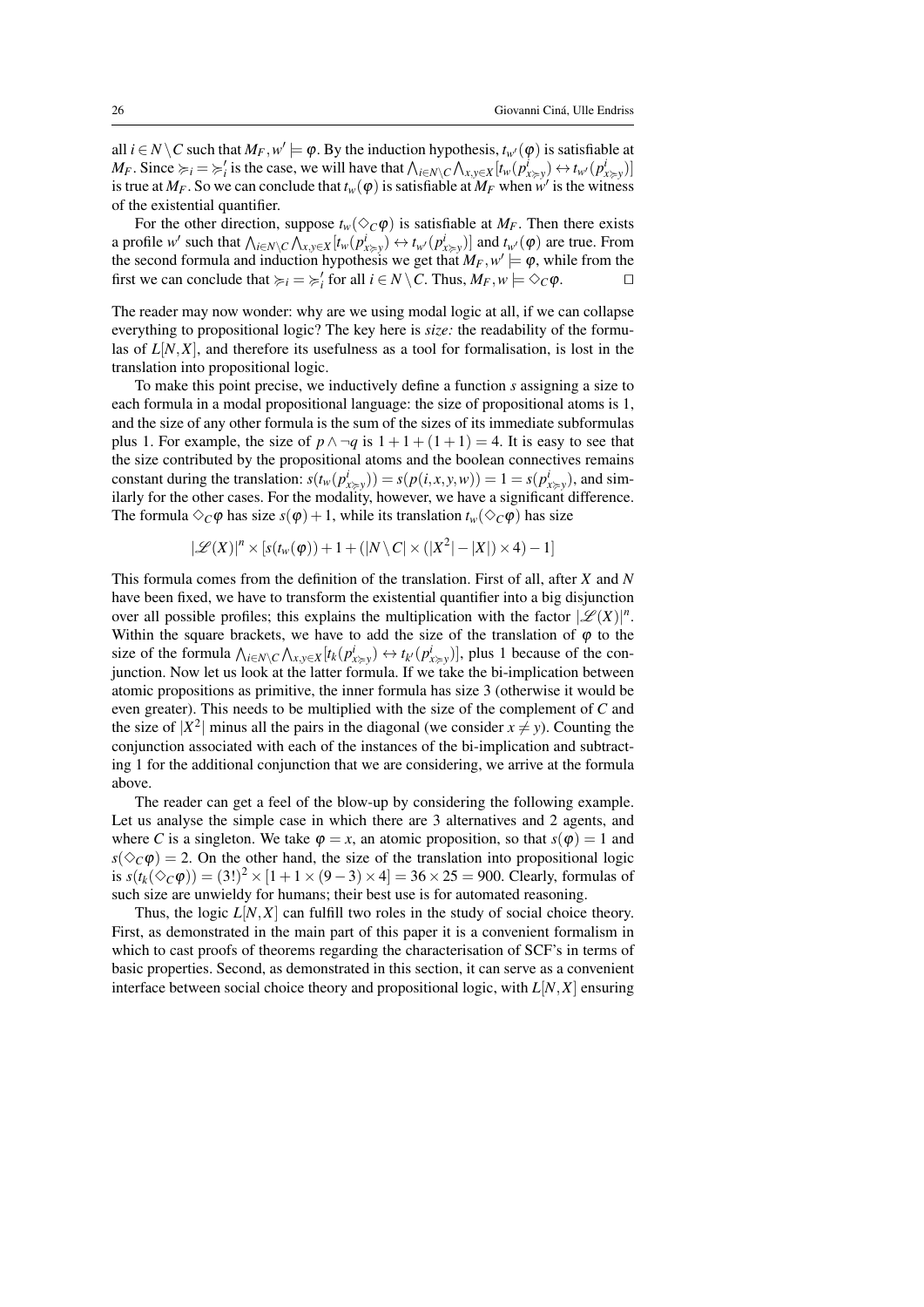readability and the propositional counterpart allowing for the use of standard computational tools, particularly SAT solvers, to automatically reason about the SCF's.

## 6 Related Work

The idea of using formal methods to subject social procedures to the same kind of formal analysis routinely applied to algorithms and software systems can be traced back to, at least, the work of Parikh [25, 26]. The two main arguments motivating this kind of enterprise are obvious and well known: formal analysis will deepen our understanding of social procedures; and formal analysis can increase our confidence in the correctness of social procedures. Pauly [28] has suggested a third argument that is specific to the use of logic in social choice theory: the expressive power of a logical language required to express a choice-theoretic property (such a IIA) is a relevant criterion in judging the interestingness of a characterisation result making use of such a property. A fourth argument fueling this line of research is that it has the potential to uncover entirely new characterisation and impossibility results [9, 13, 34]—results that are of independent interest to economists [10].

Successful applications of logic and automated reasoning to social choice theory have included the automated verification of the correctness of practical algorithms for implementing voting rules [5] and the automated search for new impossibility theorems in the domain of ranking sets of objects [13]. However, most work to date has focussed on the Arrovian framework of preference aggregation and the challenges of representing Arrow's Theorem in a variety of logical frameworks [1, 16], of verifying the correctness of existing proofs for the theorem [24, 38], and of finding new such proofs [34]. Indeed, Arrow's Theorem is arguably the best yardstick against which to measure new formal methods for reasoning about problems of social choice. The work of Lange et al. [20] on the use of automated reasoning in different areas of economic theory, such as auctions and cooperative games, demonstrates that the basic concepts and techniques developed for the seemingly narrow domain of Arrovian preference aggregation can have a ripple-on effect on the use of formal methods in economics more widely.

Regarding Arrow's Theorem, starting at the top as far as the expressive power of the logical systems employed is concerned, Nipkow [24] and Wiedijk [38] have shown how to verify existing proofs for the theorem in higher-order logic proof assistants. Grandi and Endriss [16] have shown that classical first-order logic is sufficiently expressive to model all aspects of Arrow's Theorem, with the sole exception being the requirement that the set of agents be finite (the theorem is not valid for infinite electorates; cf. the use of induction in the proof of Theorem 3). In particular, modelling IIA does not require second-order quantification. At the most extreme end of the spectrum, Tang and Lin [34] have shown that the theorem can be embedded into classical propositional logic, albeit only for a fixed set of agents and a fixed set of alternatives. This embedding itself ceases to be useful for deepening our understanding of social choice (as it involves thousands of clauses, even for the simplest case of  $|N| = 2$  and  $|X| = 3$ ). Instead, the great significance of the work of Tang and Lin derives from the fact that they have been able to provide a fully automated proof of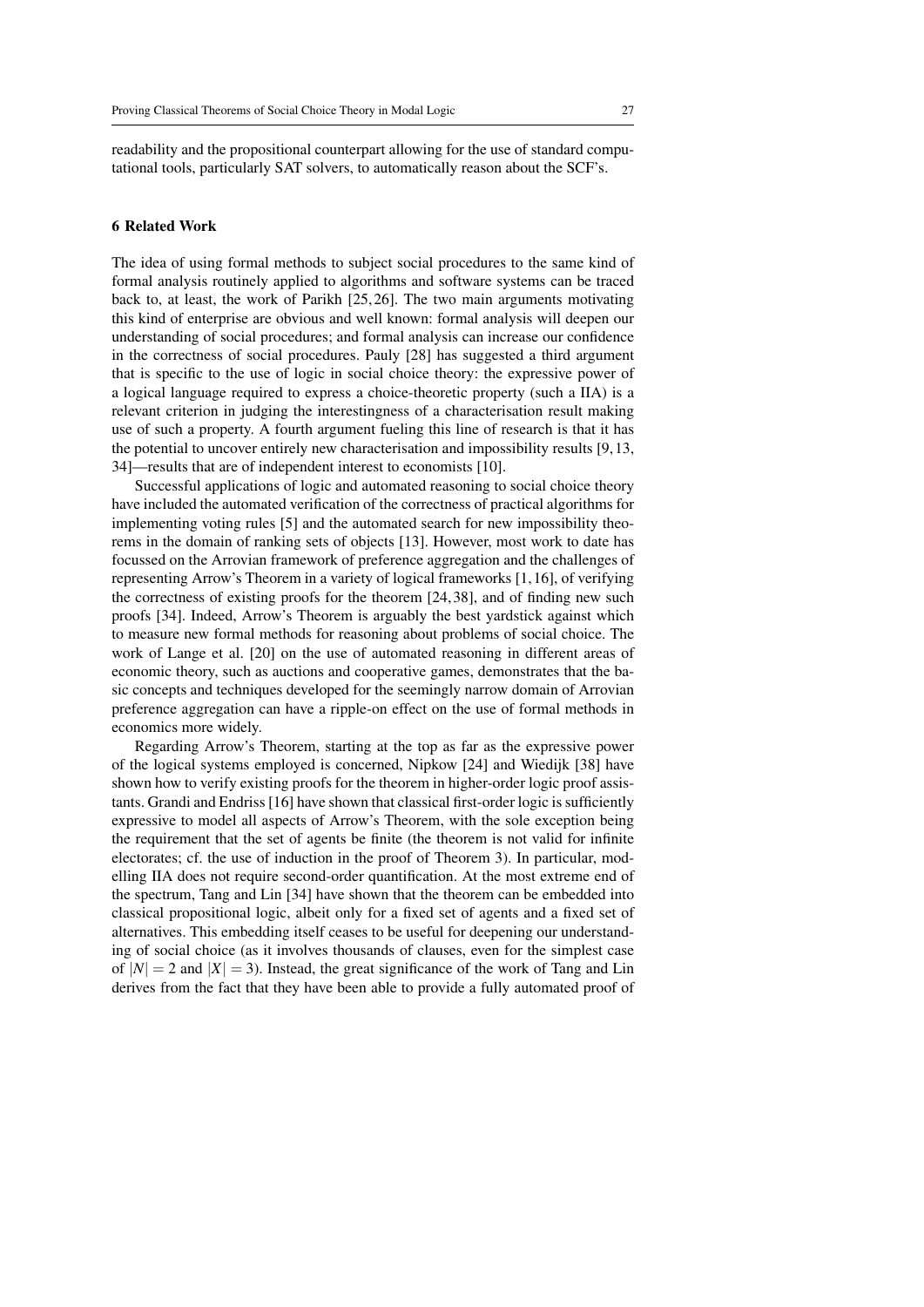the theorem based on this embedding. The work of  $\AA$ gotnes et al. [1], like our own work, is orthogonal to these other contributions, in that they design a new tailor-made logic for social choice theory, rather than encoding those concepts into already existing logics. Note that Troquard et al. [37], the originators of the logic  $\Lambda^{scf}[N,X]$  we have used here, have themselves not attempted to model Arrow's Theorem.

Examples for work in this vein addressing results other than Arrow's Theorem are still rare. Tang and Lin [34] have extended their approach to proving Arrow's Theorem also to the Muller-Satterthwaite Theorem and to Sen's Theorem. Nipkow [24], besides treating Arrow's Theorem, also has verified a proof of the Gibbard-Satterthwaite Theorem using a higher-order logic proof assistant. Grandi and Endriss [16] also formalise Sen's Theorem.

To date, the approaches to modelling Arrow's Theorem in logical frameworks in Hilbert-style calculi, namely the contributions of  $\AA$  gotnes et al. [1] and of Grandi and Endriss [16], have not yet yielded a complete proof of the theorem *within* that same logical framework, although Agotnes et al.  $[1]$  do succeed in providing a syntactic proof of a relevant lemma. In as yet unpublished work, Perkov [30] has outlined a natural deduction proof of Arrow's Theorem using the language of Ågotnes et al. [1]. There currently are no results of this kind available for either the Muller-Satterthwaite Theorem or Sen's Theorem.

A recent survey on logic and social choice theory [12] has identified three critical points in existing work on logics for modelling concepts in social choice: (1) whether the approach does not require us to fix the sets of agents and alternatives upfront, (2) whether the universal domain assumption can be expressed in an elegant manner, and (3) whether the approach facilitates automation. Regarding point (1), as discussed in Section 2.5, our logic is indeed subject to the common limitation of requiring us to fix the cardinalities of *N* and *X* before even the notion of a well-formed formula can be defined, but we have also demonstrated that in practice this limitation can be overcome by working with schemas parametrised by *N* and *X*. Point (2) is convincingly taken care of by Lemma 1, the Universal Domain Lemma. Point (3), finally, is addressed in Section 5, where we show how to reduce the satisfiability problem of the logic  $L[N,X]$  to the satisfiability problem for propositional logic. Of course, to directly develop automated reasoning tools for *L*[*N*,*X*], thereby foregoing the need for translation and the associated blow-up in the problem size, is still of some interest. Evidence for the claim that also this direction is feasible and promising is given by Troquard [36], who has initiated a study of algorithms for model checking for the full logic  $\Lambda^{scf}[N,X]$ , including a prototype implementation.

# 7 Conclusion

We have shown how to obtain a syntactic proofs of Arrow's Theorem [3], the Muller-Satterthwaite Theorem [23], and Sen's Theorem [32] within a simple modal logic for speaking about basic concepts of preference aggregation. The logic in question is a fragment of a logic introduced by Troquard et al. [37], which we have shown to be complete by adapting their original completeness proof. While prior work has been successful in applying tools from logic and automated reasoning to social choice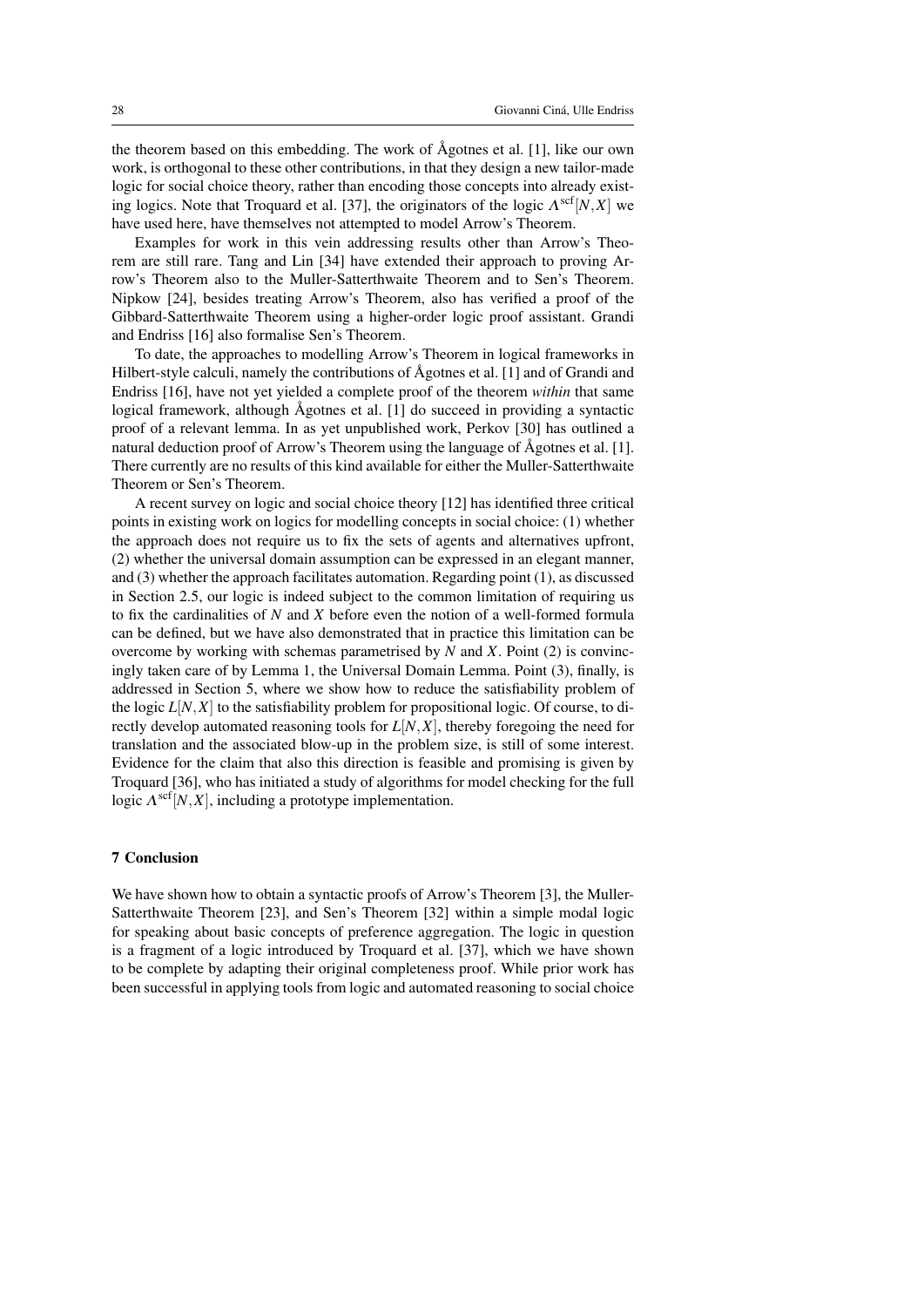theory, this is the first human-readable formalisation of the framework of preference aggregation that allows for a direct derivation of these important impossibility theorems. Inspired by the work of Tang and Lin [34], we furthermore have suggested a pragmatic approach to implementing automated reasoning tools for the logic via a translation into propositional logic.

Because of the central role of Arrow's Theorem in particular, not only in social choice theory at large, but also more specifically in the emerging literature on logics for social choice, where it has served as a yardstick for assessing the suitability of a variety of approaches to logical modelling, we believe that our work constitutes a useful step towards the longterm aim of the field. This aim is to offer tangible computer-aided support for reasoning about methods for collective decision making, be it in the context of political decision making, economic interaction, or multiagent systems.

Our results suggest two important directions for future work. First, it certainly is possible, at least in principle, to encode most of the commonly studied desiderata for voting rules, similar to those modelled in Section 3, in the logic considered here. To what extent this might allow us to verify whether a given voting rule satisfies a given property or to re-prove other classical results in social choice theory, such as May's Theorem on the characterisation of the simple majority rule [22], are intriguing open questions. Second, our demonstration of the usefulness of modal logics of social choice underlines the importance of further developing the reasoning machinery for such logics, including optimised implementations, also beyond the translation-based approach advocated in Section 5.

*Acknowledgements.* We thank the anonymous reviewers of both AAMAS-2015 and the *Journal of Autonomous Agents and Multiagent Systems* for their valuable comments and suggestions regarding improvements in presentation, additional pointers to the literature, and possible directions for future work.

# References

- 1. Ågotnes, T., van der Hoek, W., Wooldridge, M.: On the logic of preference and judgment aggregation. Journal of Autonomous Agents and Multiagent Systems 22(1), 4–30 (2011)
- 2. Altman, A., Tennenholtz, M.: Axiomatic foundations for ranking systems. Journal of Artificial Intelligence Research 31, 473–495 (2008)
- 3. Arrow, K.J.: Social Choice and Individual Values, 2nd edn. John Wiley and Sons (1963). First edition published in 1951
- 4. Balbiani, P., Herzig, A., Troquard, N.: Dynamic logic of propositional assignments: a well-behaved variant of PDL. In: Proceedings of the 2013 28th Annual ACM/IEEE Symposium on Logic in Computer Science, pp. 143–152. IEEE Computer Society (2013)
- 5. Beckert, B., Goré, R., Schürmann, C., Bormer, T., Wang, J.: Verifying voting schemes. Journal of Information Security and Applications 19(2), 115–129 (2014)
- 6. Blackburn, P., de Rijke, M., Venema, Y.: Modal Logic. Cambridge University Press (2001)
- 7. Bonzon, E., Lagasquie-Schiex, M.C., Lang, J., Zanuttini, B.: Boolean games revisited. In: Proc. 17th European Conference on Artificial Intelligence (ECAI-2006) (2006)
- 8. Brandt, F., Conitzer, V., Endriss, U.: Computational social choice. In: G. Weiss (ed.) Multiagent Systems, pp. 213–283. MIT Press (2013)
- 9. Brandt, F., Geist, C.: Finding strategyproof social choice functions via SAT solving. In: Proc. 13th International Conference on Autonomous Agents and Multiagent Systems (AAMAS-2014) (2014)